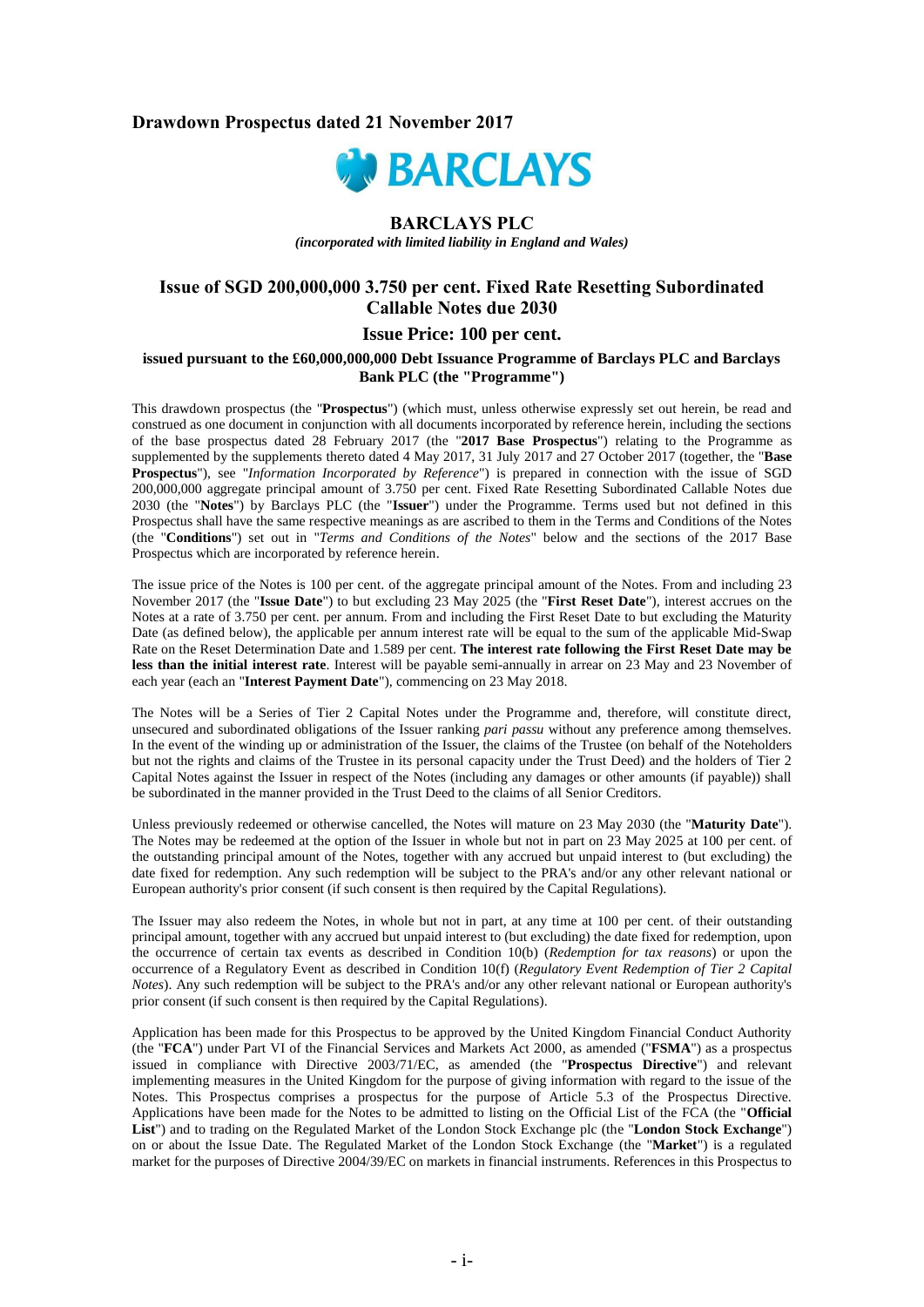Notes being "**listed**" (and all related references) shall, unless the context otherwise requires, mean that the Notes have been admitted to the Official List and admitted to trading on the Market.

The Notes have not been and will not be registered under the United States Securities Act of 1933, as amended (the "**Securities Act**"). The Notes are being offered outside the United States by the Joint Lead Managers (as defined below) in accordance with Regulation S under the Securities Act ("**Regulation S**"), and may not be offered, sold or delivered within the United States or to, or for the account or benefit of, U.S. persons except pursuant to an exemption from, or in a transaction not subject to, the registration requirements of the Securities Act.

The Notes will be in registered form in denominations of SGD 250,000. The Notes will be represented by an Unrestricted Global Certificate and will be sold outside the United States to non-U.S. persons in reliance on Regulation S. The Notes represented by the Unrestricted Global Certificate will be registered in the name of a common safekeeper (or its nominee) for Clearstream Banking, S.A. ("**Clearstream, Luxembourg**") and/or Euroclear Bank S.A./N.V. ("**Euroclear**" and, together with Clearstream, Luxembourg, the "**Clearing Systems**") and deposited on or about the Issue Date with such common safekeeper. Beneficial interests in the Notes will be held through Clearstream, Luxembourg and/or Euroclear and their respective direct and indirect participants, and such direct and indirect participants will record beneficial interests on their books. The Issuer will not issue individual certificates in respect of the Notes except in the limited circumstances set out in "*Forms of the Notes – Global Certificate exchangeable for Individual Certificates"* in the Base Prospectus (incorporated by reference herein). Settlement of the Notes will occur through the Clearing Systems against payment for value on 23 November 2017.

The Notes are not deposit liabilities of the Issuer and are not covered by the United Kingdom Financial Services Compensation Scheme or insured by the U.S. Federal Deposit Insurance Corporation or any other governmental agency of the United States, the United Kingdom or any other jurisdiction.

The Notes are expected to be rated Baa3 and A-, respectively by Moody's Investors Service Ltd. ("**Moody's**") and Fitch Ratings Limited ("**Fitch**"), each of which are established in the European Union and registered under Regulation (EC) No 1060/2009, as amended (the "**CRA Regulation**"). **A security rating is not a recommendation to buy, sell or hold securities and may be subject to suspension, reduction or withdrawal at any time by the assigning rating agency.**

*Investing in the Notes involves certain risks. The principal risk factors that may affect the ability of the Issuer to fulfil its obligations under the Notes are discussed under "Risk Factors" below.*

**Joint Lead Managers**

**BARCLAYS**

**DBS BANK LTD. OCBC BANK** 

**STANDARD CHARTERED BANK UOB**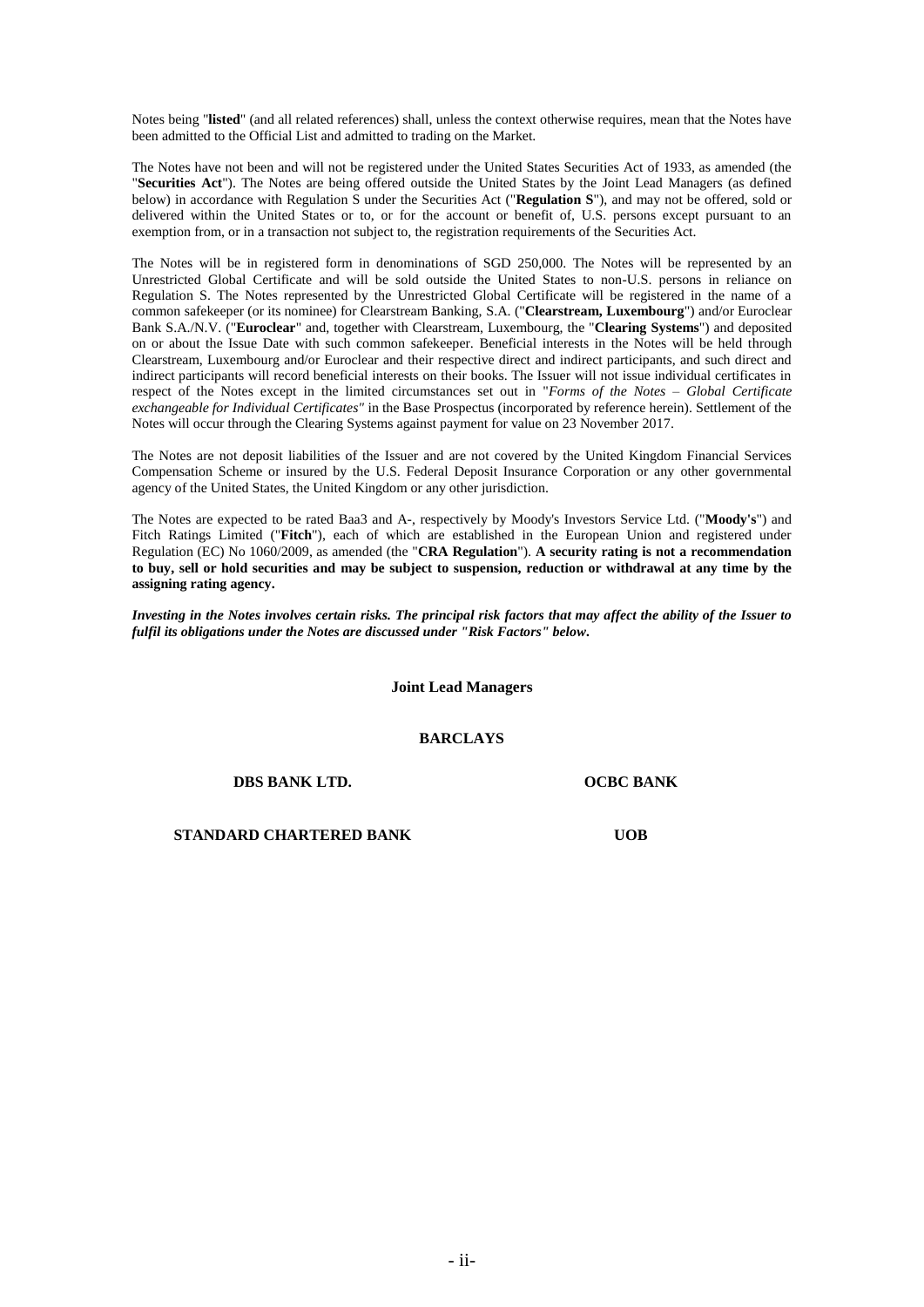### **IMPORTANT NOTICES**

The Issuer accepts responsibility for the information contained in this Prospectus. The Issuer declares that, having taken all reasonable care to ensure that such is the case, the information contained in this Prospectus is, to the best of its knowledge, in accordance with the facts and contains no omission likely to affect its import.

This Prospectus must be read and construed with any information incorporated by reference herein (see "*Information Incorporated by Reference*" below).

The Issuer has confirmed to the Joint Lead Managers (as defined below) that this Prospectus contains all information with regard to it and its subsidiaries which is (in the context of the issue, offering and sale of the Notes) material, such information is true and accurate in all material respects and is not misleading and does not omit to state any other fact required (in the context of the issue, offering and sale of the Notes) to be stated herein or the omission of which would make any information contained herein misleading in any material respect and that all reasonable enquiries have been made to ascertain such facts and to verify the accuracy of all such information.

To the fullest extent permitted by law, none of Barclays Bank PLC, Singapore Branch, DBS Bank Ltd., Oversea-Chinese Banking Corporation Limited, Standard Chartered Bank and United Overseas Bank Limited (together, the "**Joint Lead Managers**") or The Bank of New York Mellon, London Branch (the "**Trustee**") accept any responsibility for the contents of this Prospectus or for any other statement, made or purported to be made by the Trustee or a Joint Lead Manager or on its behalf in connection with the Issuer or the issue and offering of the Notes. The Trustee and each Joint Lead Manager accordingly disclaim all and any liability whether arising in tort or contract or otherwise (save as referred to above) which any of them might otherwise have in respect of this Prospectus or any such statement. The statements made in this paragraph are without prejudice to the responsibilities of the Issuer under or in connection with the Notes.

#### *Unauthorised Information*

No person has been authorised to give any information or to make any representation not contained in or not consistent with this Prospectus or such other information as is in the public domain and, if given or made, such information or representation should not be relied upon as having been authorised by the Issuer, the Trustee or any Joint Lead Manager.

Neither the Joint Lead Managers nor any of their respective affiliates, nor the Trustee have authorised the whole or any part of this Prospectus and none of them makes any representation or warranty or accepts any responsibility as to the accuracy or completeness of the information contained in this Prospectus. Neither the delivery of this Prospectus nor the offering, sale or delivery of any Note shall, in any circumstances, create any implication that the information contained in this Prospectus is true subsequent to the date hereof or that there has been no adverse change, or any event reasonably likely to involve any adverse change, in the prospects or financial or trading position of the Issuer since the date thereof, or that any other information supplied in connection with the Notes is correct at any time subsequent to the date on which it is supplied or, if different, the date indicated in the document containing the same. The Joint Lead Managers and the Trustee expressly do not undertake to review the financial condition or affairs of the Issuer during the life of the Notes nor to advise any investor or potential investor in the Notes of any information coming to the attention of any of the Joint Lead Managers or the Trustee. Investors should review, *inter alia*, the most recent published financial statements of the Issuer when evaluating the Notes.

#### *Restrictions on distribution*

The distribution of this Prospectus and the offering, sale and delivery of the Notes in certain jurisdictions may be restricted by law. Persons into whose possession this Prospectus comes are required by the Issuer and the Joint Lead Managers to inform themselves about and to observe any such restrictions. For a description of certain restrictions on offers, sales and deliveries of Notes and on the distribution of this Prospectus and other offering material relating to the Notes, see "*Subscription and Sale*" below and "*Transfer Restrictions*" incorporated by reference herein.

The Notes have not been and will not be registered under the Securities Act or with any securities regulatory authority of any state or other jurisdiction of the United States. The Notes may not be offered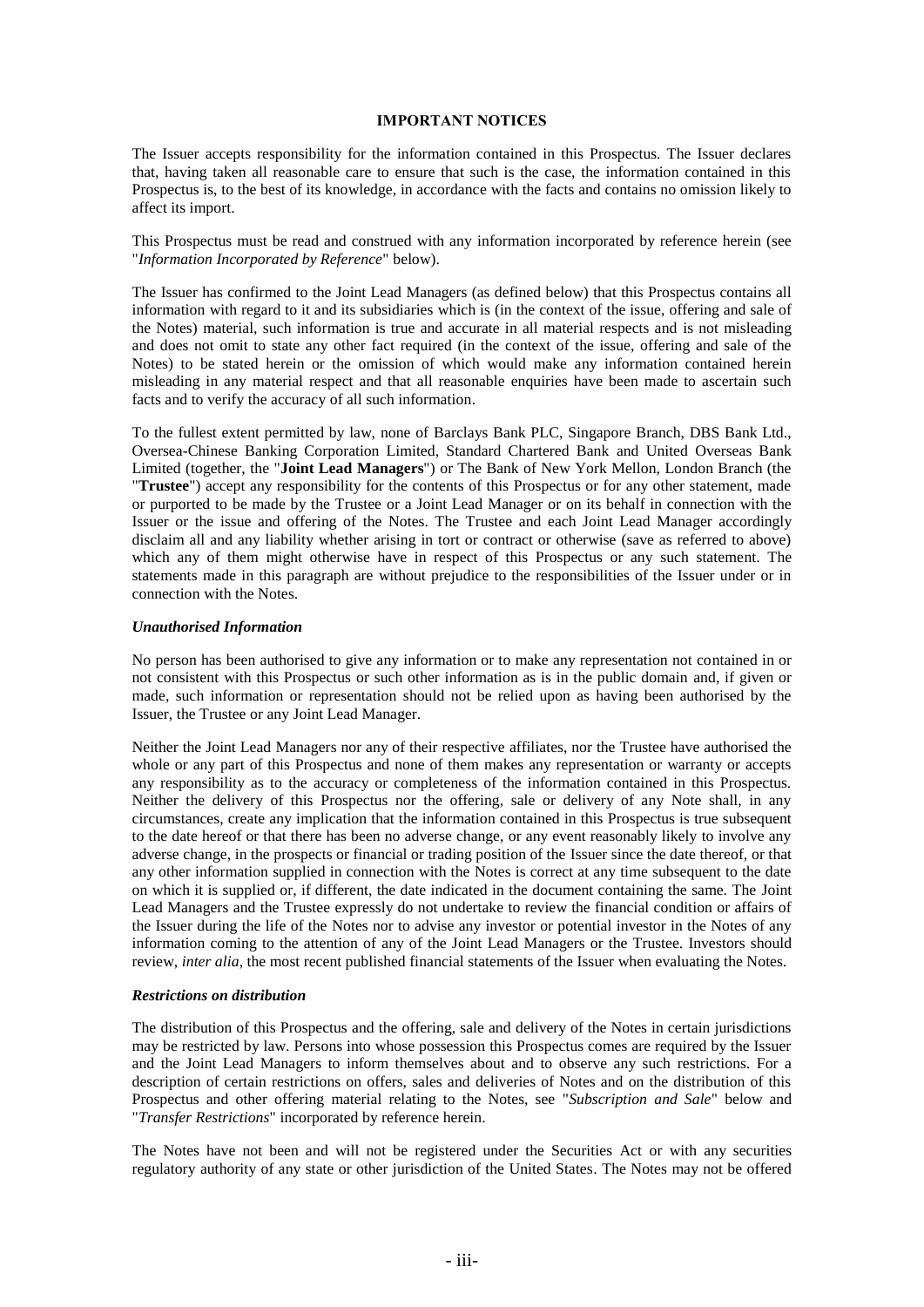or sold within the United States or to, or for the account or benefit of, U.S. persons except pursuant to an exemption from, or in a transaction not subject to, the registration requirements of the Securities Act. The Notes are being offered and sold in registered form and are being offered and sold outside the United States to non-U.S. persons in reliance on Regulation S. This Prospectus may not be used for the purpose of an offer or solicitation by anyone in any jurisdiction in which such offer or solicitation is not authorised or to any person to whom it is unlawful to make such offer or solicitation.

**IMPORTANT – PROHIBITION OF SALES TO EEA RETAIL INVESTORS -** The Notes are not intended from 1 January 2018, to be offered, sold or otherwise made available to and, with effect from such date, should not be offered, sold or otherwise made available to any retail investor in the European Economic Area ("**EEA**"). For these purposes, a retail investor means a person who is one (or more) of: (i) a retail client as defined in point (11) of Article 4(1) of Directive 2014/65/EU (as amended, "**MiFID II**"); or (ii) a customer within the meaning of Directive 2002/92/EC (as amended), where that customer would not qualify as a professional client as defined in point (10) of Article 4(1) of MiFID II. Consequently no key information document required by Regulation (EU) No 1286/2014 (the "**PRIIPs Regulation**") for offering or selling the Notes or otherwise making them available to retail investors in the EEA has been prepared and therefore offering or selling the Notes or otherwise making them available to any retail investor in the EEA may be unlawful under the PRIIPs Regulation.

Neither this Prospectus nor any of the documents incorporated herein by reference constitutes an offer or an invitation to subscribe for or purchase any Notes and are not intended to provide the basis of any credit or other evaluation and should not be considered as a recommendation by any of the Issuer, the Trustee or any of the Joint Lead Managers or any of them that any recipient of this Prospectus should subscribe for or purchase any Notes. Each recipient of this Prospectus shall be taken to have made its own investigation and appraisal of the condition (financial or otherwise) of the Issuer.

The Notes are complex financial instruments and such instruments may be purchased by investors as a way to reduce risk or enhance yield with an understood, measured, appropriate addition of risk to their overall portfolios. Each potential investor in the Notes must determine the suitability of that investment in light of its own circumstances. In particular, each potential investor should:

- (i) have sufficient knowledge and experience to make a meaningful evaluation of the Notes, the merits and risk of investing in the Notes and the information contained or incorporated by reference in this Prospectus;
- (ii) have access to, and knowledge of, appropriate analytical tools to evaluate, in the context of its particular financial situation, an investment in the Notes and the impact such investment will have on its overall investment portfolio;
- (iii) have sufficient financial resources and liquidity to bear all of the risks of an investment in the Notes or where the currency for principal and interest payments is different from the currency in which such investor's financial activities are principally denominated;
- (iv) understand thoroughly the terms of the Notes and be familiar with the behaviour of any relevant indices and financial markets; and
- (v) be able to evaluate (either alone or with the help of a financial adviser) possible scenarios for economic, interest rate and other factors that may affect its investment and its ability to bear the applicable risks.

The investment activities of certain investors are subject to legal investment laws and regulations, or review or regulation by certain authorities. Each potential investor should consult its legal advisers to determine whether and to what extent: (i) Notes are legal investments for it; (ii) Notes can be used as collateral for various types of borrowing; and (iii) other restrictions apply to its purchase or pledge of any Notes. Financial institutions should consult their legal advisers or the appropriate regulators to determine the appropriate treatment of the Notes under any applicable risk-based capital or similar rules.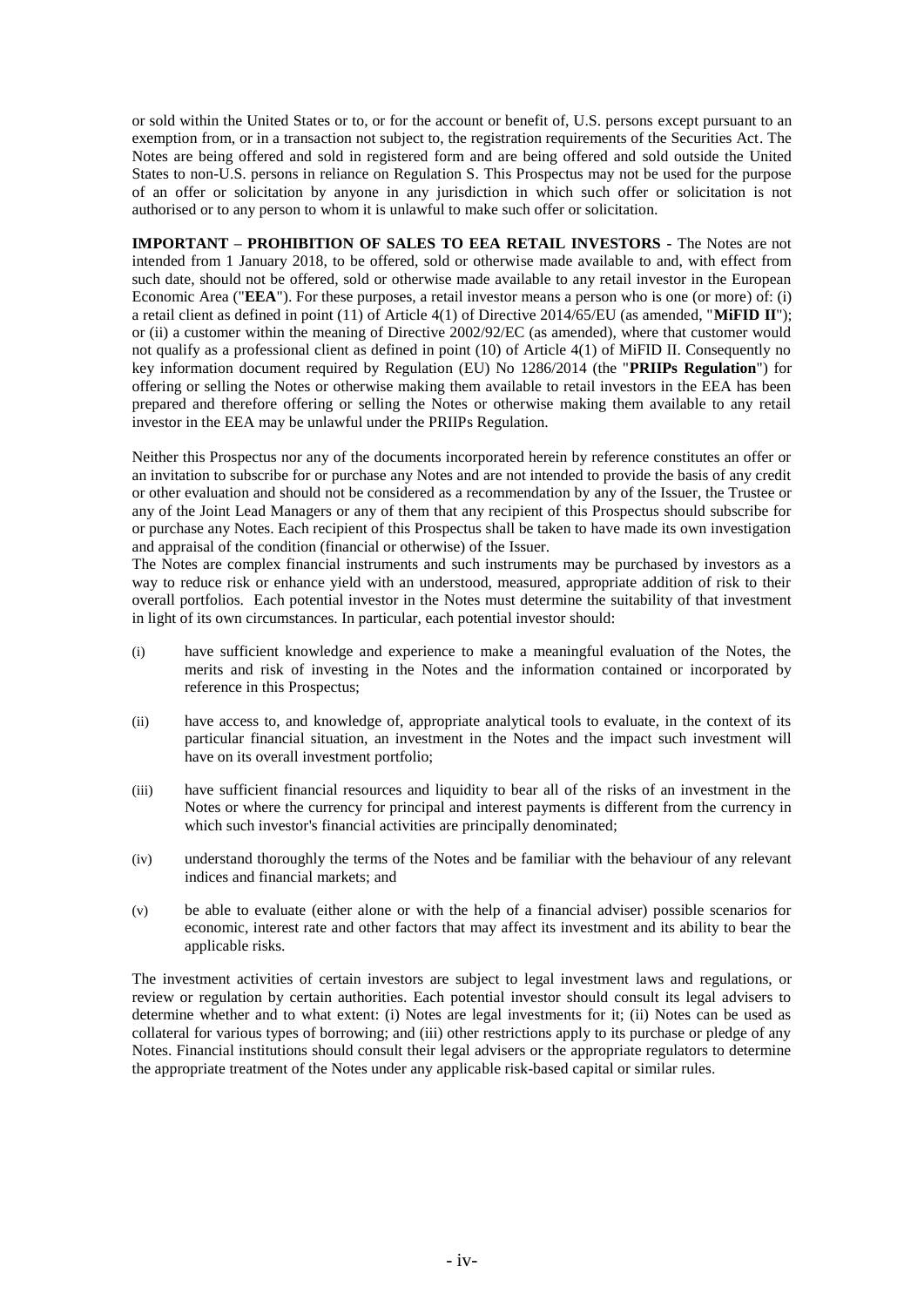## *Currency definitions*

In this Prospectus, references to "**SGD**" or "**S\$**" are to the lawful currency for the time being of the Republic of Singapore.

Certain figures included in this Prospectus have been subject to rounding adjustments; accordingly, figures shown for the same category presented in different tables may vary slightly and figures shown as totals in certain tables may not be an arithmetic aggregation of the figures which precede them.

#### *Stabilisation*

**In connection with the issue of the Notes, Barclays Bank PLC, Singapore Branch acting as the stabilising manager (the "Stabilising Manager") (or persons acting on behalf of the Stabilising Manager) may over allot Notes or effect transactions with a view to supporting the market price of the Notes at a level higher than that which might otherwise prevail. However, stabilisation may not necessarily occur. Any stabilisation action may begin on or after the date on which adequate public disclosure of the terms of the offer of the Notes is made and, if begun, may cease at any time, but it must end no later than the earlier of 30 days after the issue date of the Notes and 60 days after the date of the allotment of the Notes. Any stabilisation action or over-allotment must be conducted by the Stabilising Manager (or person(s) acting on behalf of any Stabilising Manager) in accordance with all applicable laws and rules.**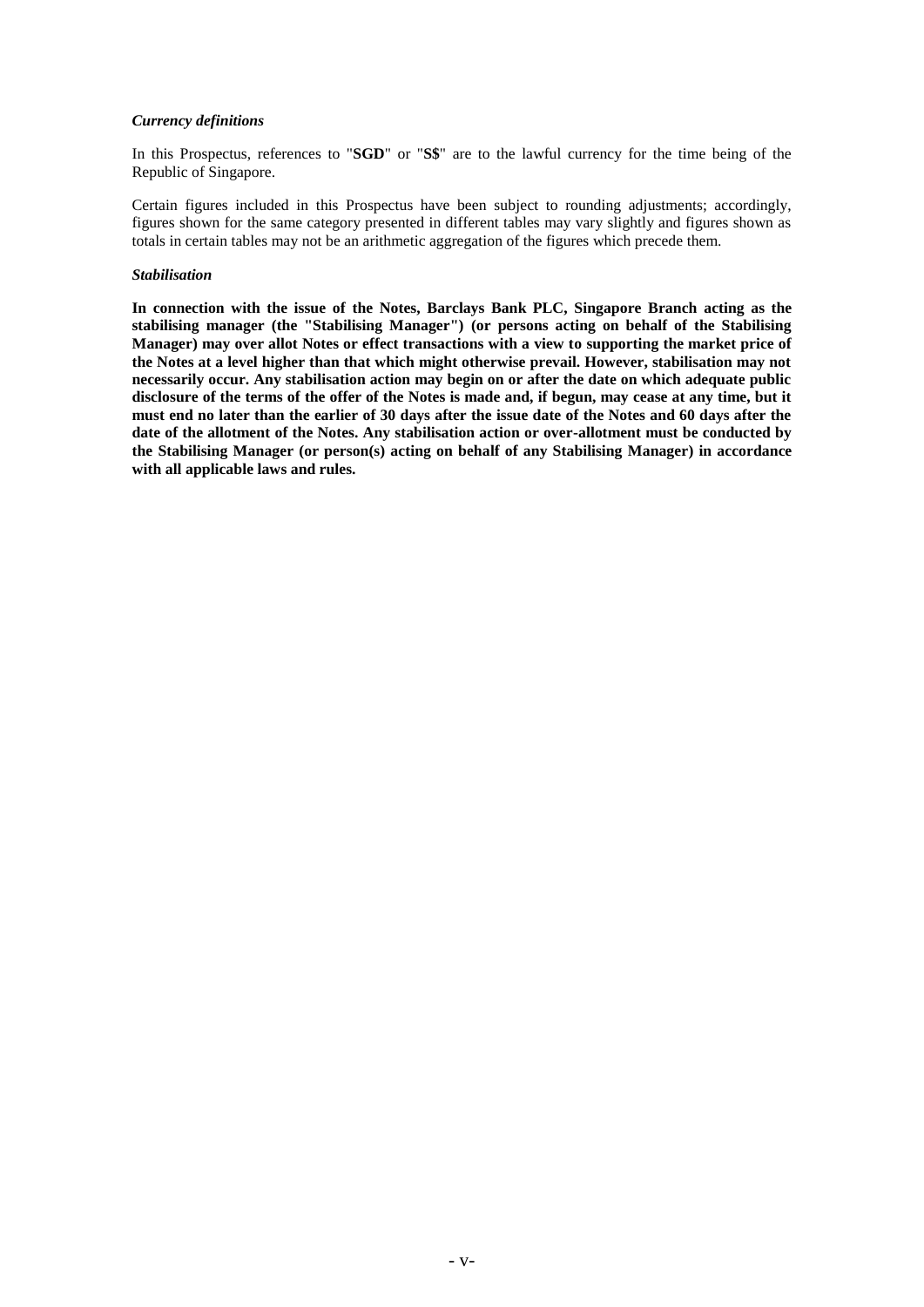#### **FORWARD-LOOKING STATEMENTS**

This Prospectus and certain documents incorporated by reference herein contain certain forward-looking statements within the meaning of Section 21E of the US Securities Exchange Act of 1934, as amended, and Section 27A of the Securities Act, with respect to the Issuer and its consolidated subsidiaries (the "Group"). The Issuer cautions readers that no forward-looking statement is a guarantee of future performance and that actual results or other financial condition or performance measures could differ materially from those contained in the forward-looking statements. These forward-looking statements can be identified by the fact that they do not relate only to historical or current facts. Forward-looking statements sometimes use words such as "may", "will", "seek", "continue", "aim", "anticipate", "target", "projected", "expect", "estimate", "intend", "plan", "goal", "believe", "achieve" or other words of similar meaning. Examples of forward-looking statements include, among others, statements or guidance regarding or relating to the Group's future financial position, income growth, assets, impairment charges, provisions, notable items, business strategy, structural reform, capital, leverage and other regulatory ratios, payment of dividends (including dividend pay-out ratios and expected payment strategies), projected levels of growth in the banking and financial markets, projected costs or savings, any commitments and targets and the impact of any regulatory deconsolidation resulting from the sell down of the Group's interest in Barclays Africa Group Limited, estimates of capital expenditures and plans and objectives for future operations, projected employee numbers and other statements that are not historical fact.

By their nature, forward-looking statements involve risk and uncertainty because they relate to future events and circumstances. These may be affected by changes in legislation, the development of standards and interpretations under International Financial Reporting Standards, evolving practices with regard to the interpretation and application of accounting and regulatory standards, the outcome of current and future legal proceedings and regulatory investigations, future levels of conduct provisions, future levels of notable items, the policies and actions of governmental and regulatory authorities, geopolitical risks and the impact of competition. In addition, factors including (but not limited to) the following may have an effect: capital, leverage and other regulatory rules (including with regard to the future structure of the Group) applicable to past, current and future periods; the United Kingdom ("**UK**"), the United States ("**U.S.**"), Africa, Eurozone and global macroeconomic and business conditions; the effects of continued volatility in credit markets; market related risks such as changes in interest rates and foreign exchange rates; effects of changes in valuation of credit market exposures; changes in valuation of issued securities; volatility in capital markets; changes in credit ratings of any entities within the Group or any securities issued by such entities; the potential for one or more countries exiting the Eurozone; the implications of the exercise by the UK of Article 50 of the Treaty of Lisbon and the disruption that may result in the UK and globally from the withdrawal of the UK from the European Union and the success of future acquisitions, disposals and other strategic transactions. A number of these influences and factors are beyond the Group's control. As a result, the Group's actual future results, dividend payments, and capital and leverage ratios may differ materially from the plans, goals, expectations and guidance set forth in the Group's forward-looking statements. Additional risks and factors which may impact the Group's future financial condition and performance are identified in the Group's filings with the SEC (including, without limitation, in the Joint Annual Report (as defined in the "*Information Incorporated by Reference*" section below)), which is available on the SEC's website at http:/[/www.sec.gov.](http://www.sec.gov/)

Subject to the Issuer's obligations under the applicable laws and regulations of the UK and the U.S. in relation to disclosure and ongoing information, the Issuer undertakes no obligation to update publicly or revise any forward looking statements, whether as a result of new information, future events or otherwise.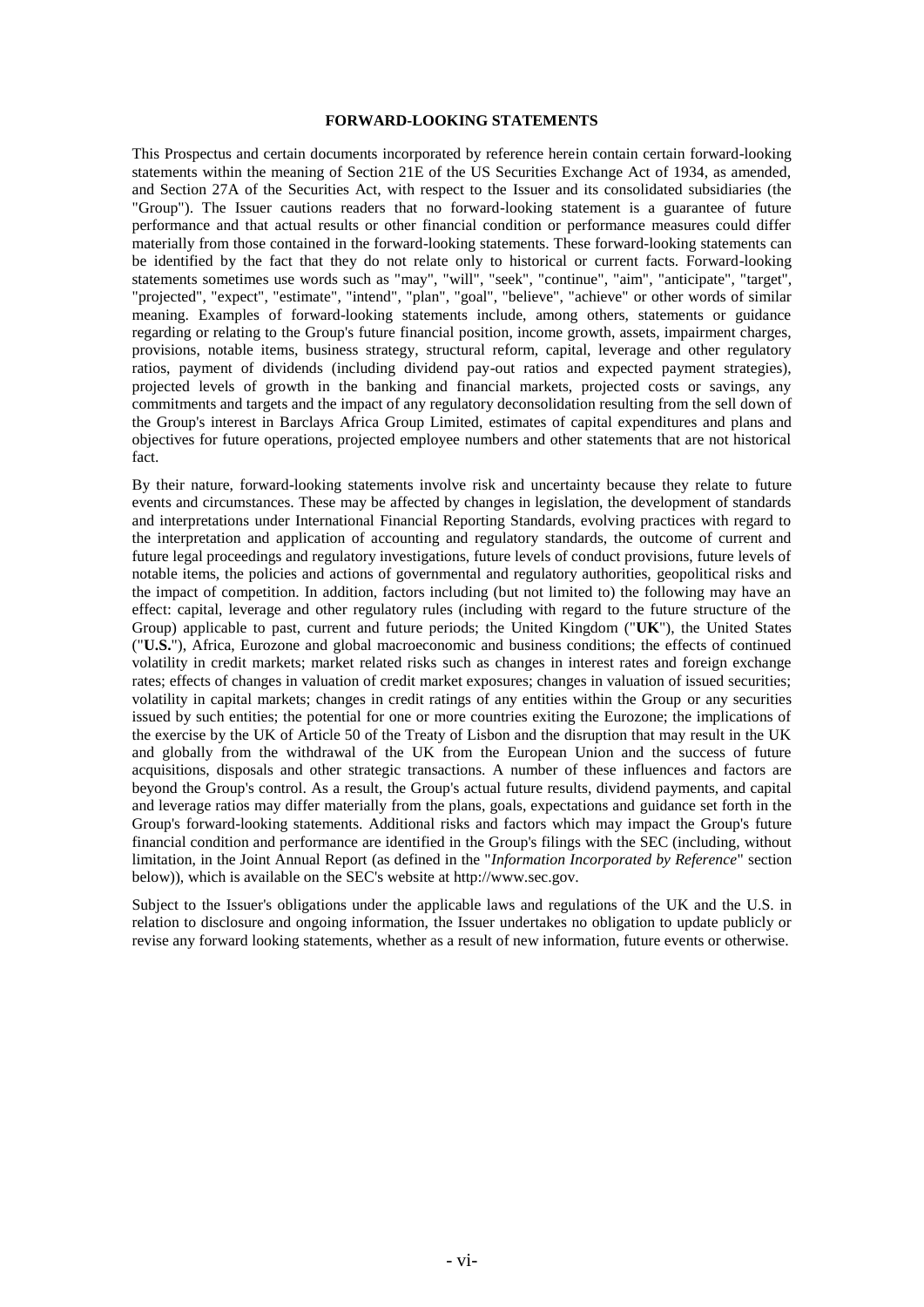# **CONTENTS**

# Page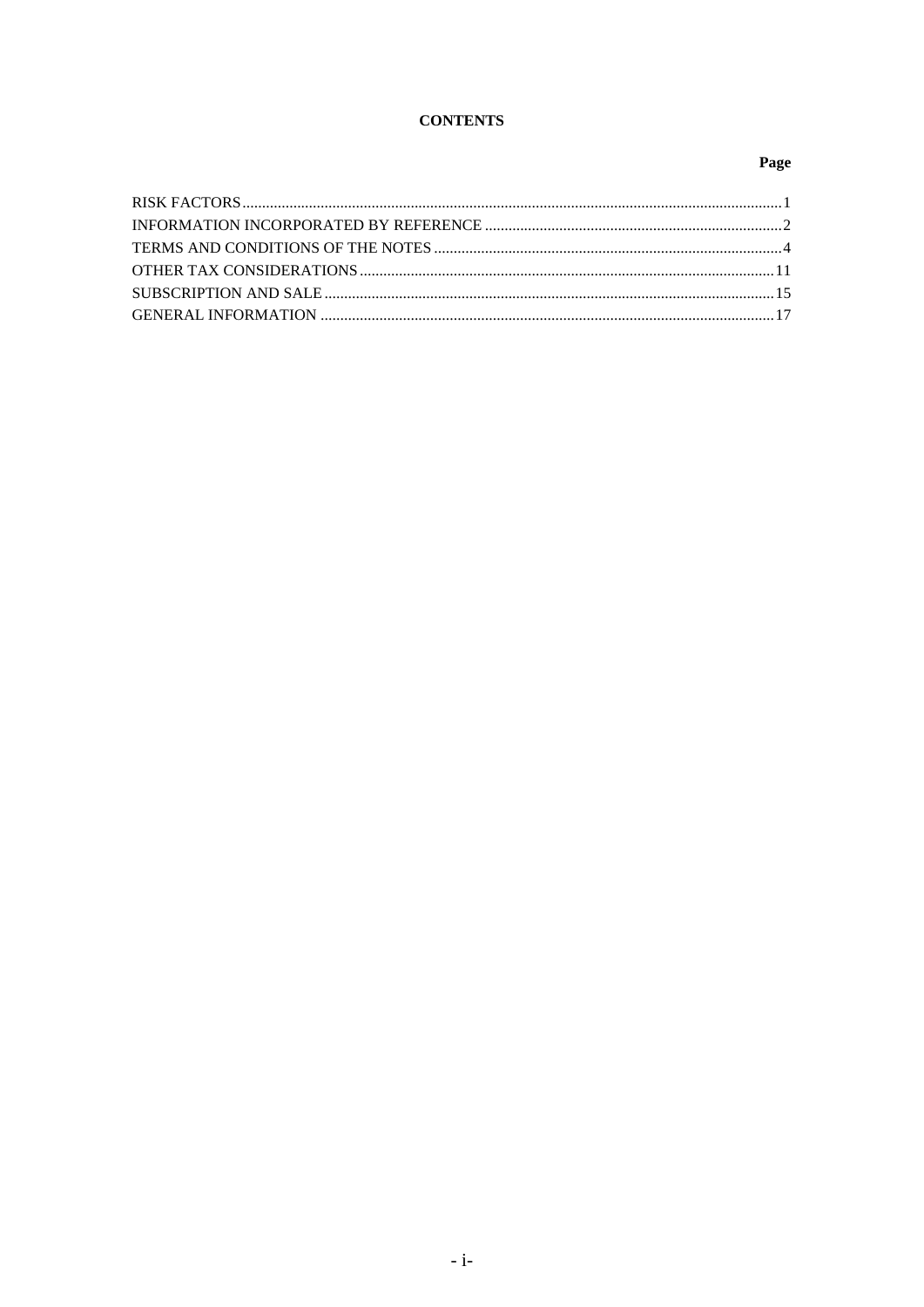#### **RISK FACTORS**

Prospective investors should read the entire Prospectus together with the sections of the Base Prospectus and the other documents incorporated by reference herein. Investing in the Notes involves certain risks.

The principal risk factors relating to the Notes are discussed under "*Risk Factors – Risks Relating to the Notes*" on pages 7 to 19 of the 2017 Base Prospectus and in paragraph (c) on page 2 of Supplement Number 3 which are incorporated by reference into and form part of this Prospectus. For risks relating to the Issuer and the Group and their impact, see the section entitled "*Risk Review – Material existing and emerging risks*" on pages 89 to 96 of the Joint Annual Report (as defined below), which is incorporated by reference herein.

In addition, the sub-section entitled "*Risks Relating to the Notes – Risks related to the structure to the Notes*" under the section entitled "*Risk Factors*" commencing on page 7 of the 2017 Base Prospectus with the following updated information:

The following Risk Factor shall be included:

#### "*Noteholders are exposed to risks relating to Singapore taxation*

The Notes are intended to be qualifying debt securities ("**QDS**") for the purposes of the Income Tax Act, Chapter 134 of Singapore ("**ITA**"), subject to the fulfilment of certain conditions more particularly described in the section titled "*Other Tax Considerations – Singapore Taxation*".

However, no assurance is given that the Notes would continue to be QDS or that the tax concessions and exemptions in connection therewith would apply throughout the tenure of the Notes should the relevant tax laws, administrative guidelines or circulars be amended or revoked at any time."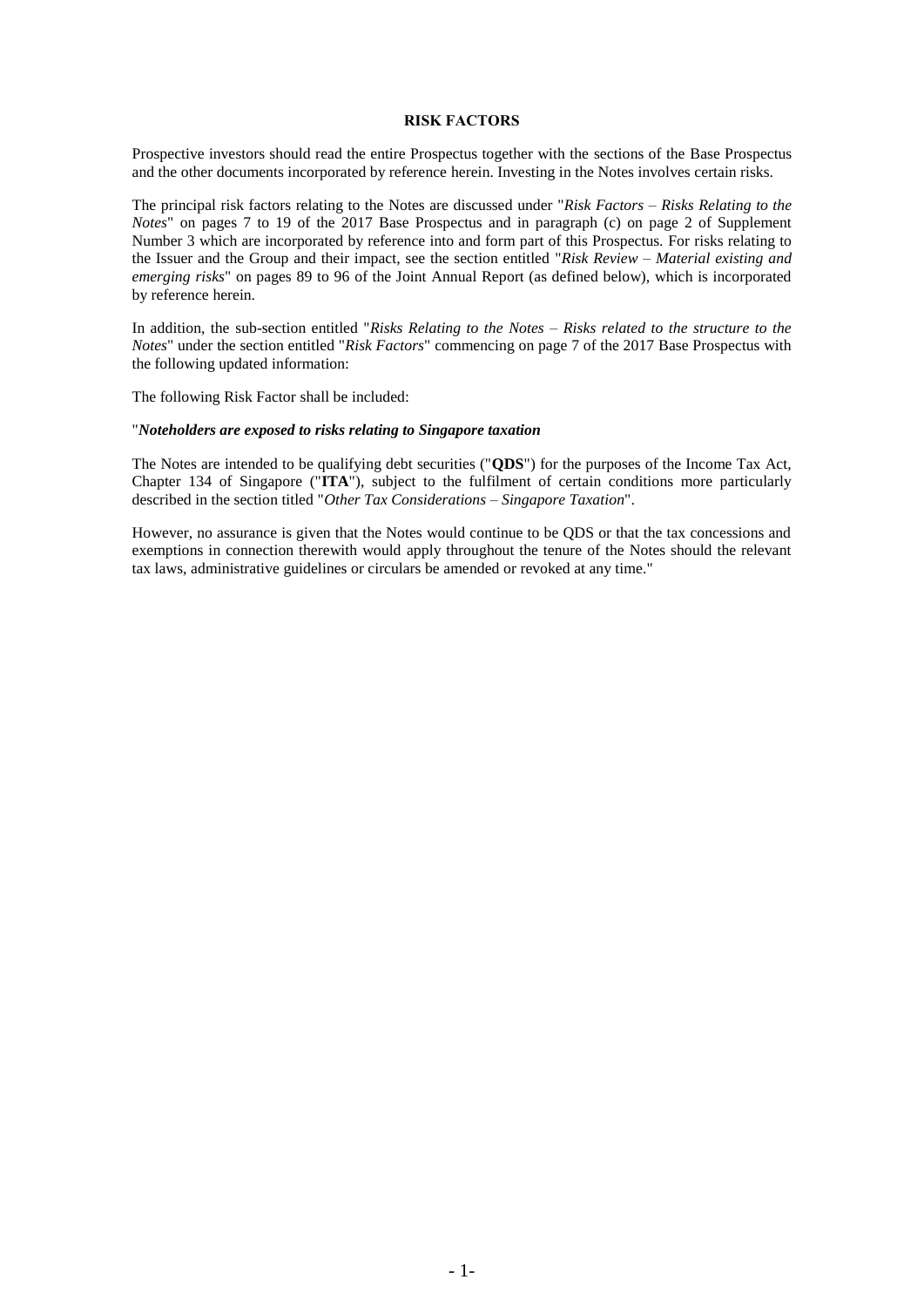## **INFORMATION INCORPORATED BY REFERENCE**

The following information has been filed with the FCA and shall be incorporated into and form part of this Prospectus:

1. the sections set out below from the 2017 Base Prospectus:

| Risk Factors – Risks Relating to the Notes | $7-19$    |
|--------------------------------------------|-----------|
| Final Terms and Drawdown Prospectuses      | 21        |
| Forms of the Notes                         | 22-30     |
| Terms and Conditions of the Notes          | $31 - 68$ |
| The Issuers and the Group                  | 80-81     |
| United Kingdom Taxation                    | 82-83     |
| <b>Other Tax Considerations</b>            | 97        |
| Subscription and Sale                      | 98-103    |
| <b>Transfer Restrictions</b>               | 104-106:  |

- 2. the joint annual report of the Issuer and the Bank, as filed with the SEC on Form 20-F on 23 February 2017 in respect of the financial years ended 31 December 2015 and 31 December 2016 (the "**Joint Annual Report**");
- 3. the supplementary prospectus dated 4 May 2017 ( "**Supplement Number 1**");
- 4. the supplementary prospectus dated 31 July 2017 ("**Supplement Number 2**");
- 5. the supplementary prospectus dated 27 October 2017 ("**Supplement Number 3**");
- 6. the joint unaudited interim results announcement of the Issuer and the Bank as filed with the SEC on Form 6-K on 28 July 2017 in respect of the six months ended 30 June 2017 (the "**Interim Results Announcement**");
- 7. the joint unaudited Q3 results announcement of the Issuer and the Bank as filed with the SEC on Form 6-K on 26 October 2017 in respect of the nine months ended 30 September 2017 (the "**Q3 2017 Results Announcement**"); and
- 8. the joint announcement of the Issuer and the Bank in respect of an update on structural reform as filed with the SEC on Form 6-K on 26 October 2017 (the "**Structural Reform Announcement**").

The above documents may be inspected as described in paragraph 8 of "*General Information*" herein. The documents listed above that have been filed with the SEC are available on the SEC's website at [https://www.sec.gov/cgi-bin/browse-](https://www.sec.gov/cgi-bin/browse-edgar?company=barclays+plc&owner=exclude&action=getcompany)

[edgar?company=barclays+plc&owner=exclude&action=getcompany.](https://www.sec.gov/cgi-bin/browse-edgar?company=barclays+plc&owner=exclude&action=getcompany) Any information incorporated by reference in the documents specified above does not form part of this Prospectus. Any information contained in any of the documents specified above which is not incorporated by reference in this Prospectus is either not relevant for prospective investors for the purposes of Article 5(1) of the Prospectus Directive or is covered elsewhere in this Prospectus. This Prospectus is published on the website of the Regulatory News Service operated by the London Stock Exchange at [http://www.londonstockexchange.com/exchange/news/market-news/market-news-home.html.](http://www.londonstockexchange.com/exchange/news/market-news/market-news-home.html)

The Issuer has applied International Financial Reporting Standards (IFRS) as issued by the International Accounting Standards Board and as adopted by the EU in the financial statements incorporated by reference above. A summary of the significant accounting policies for the Issuer is included in the Joint Annual Report.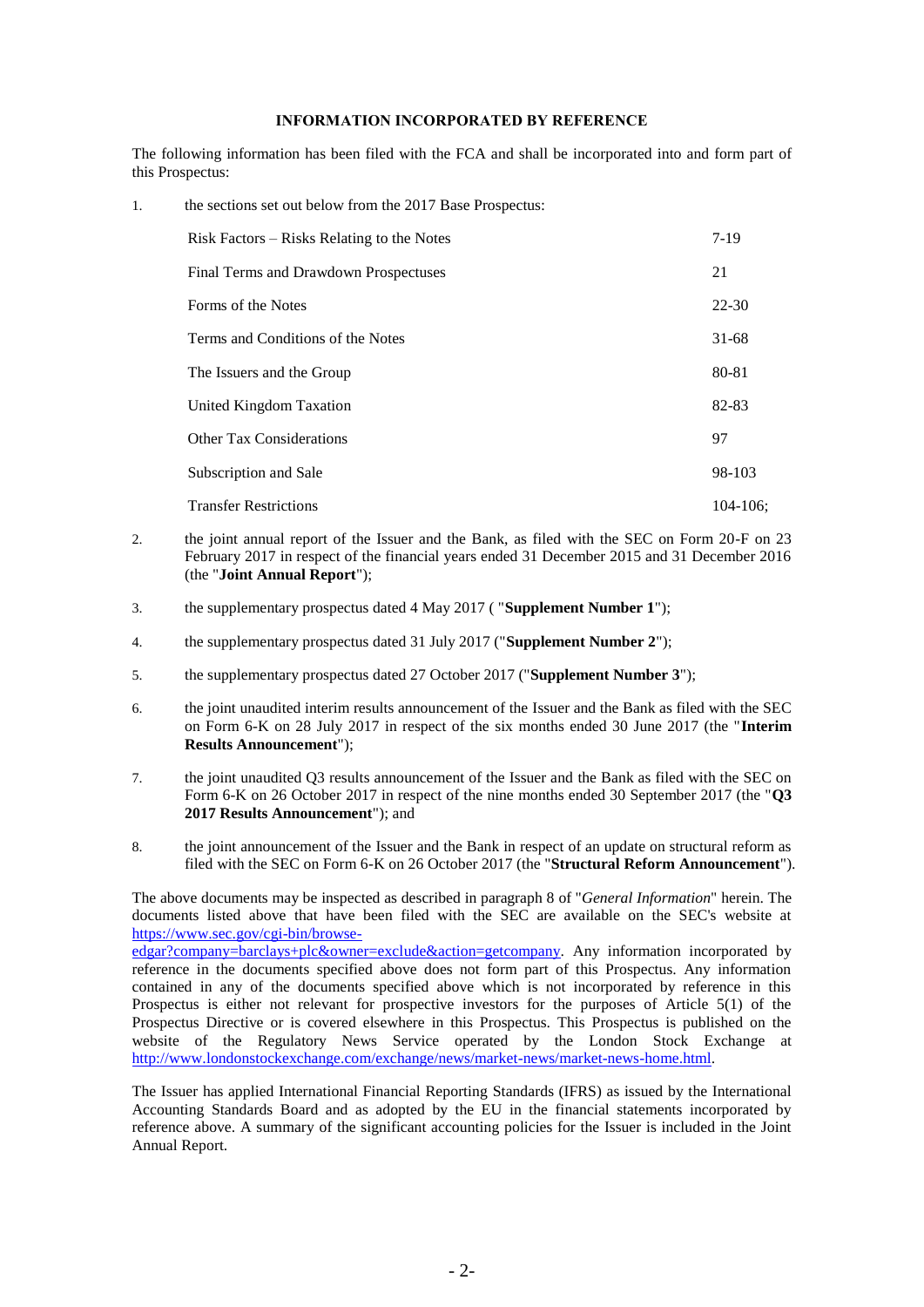Any statement contained in the Base Prospectus or in any other document incorporated by reference herein shall be deemed to be modified or superseded for the purpose of this Prospectus to the extent that a statement contained herein modifies or supersedes such earlier statement (whether expressly, by implication or otherwise). Any statement so modified or superseded shall not be deemed, except as so modified or superseded, to constitute a part of this Prospectus. Terms used but not defined in this Prospectus shall have the same respective meaning as are ascribed to them in the Conditions. This Prospectus must be read in conjunction with the Base Prospectus and the other documents incorporated by reference herein.

Full information on the Issuer and the Notes described herein is only available on the basis of a combination of this Prospectus, the sections of the 2017 Base Prospectus identified above and any other information incorporated by reference into this Prospectus.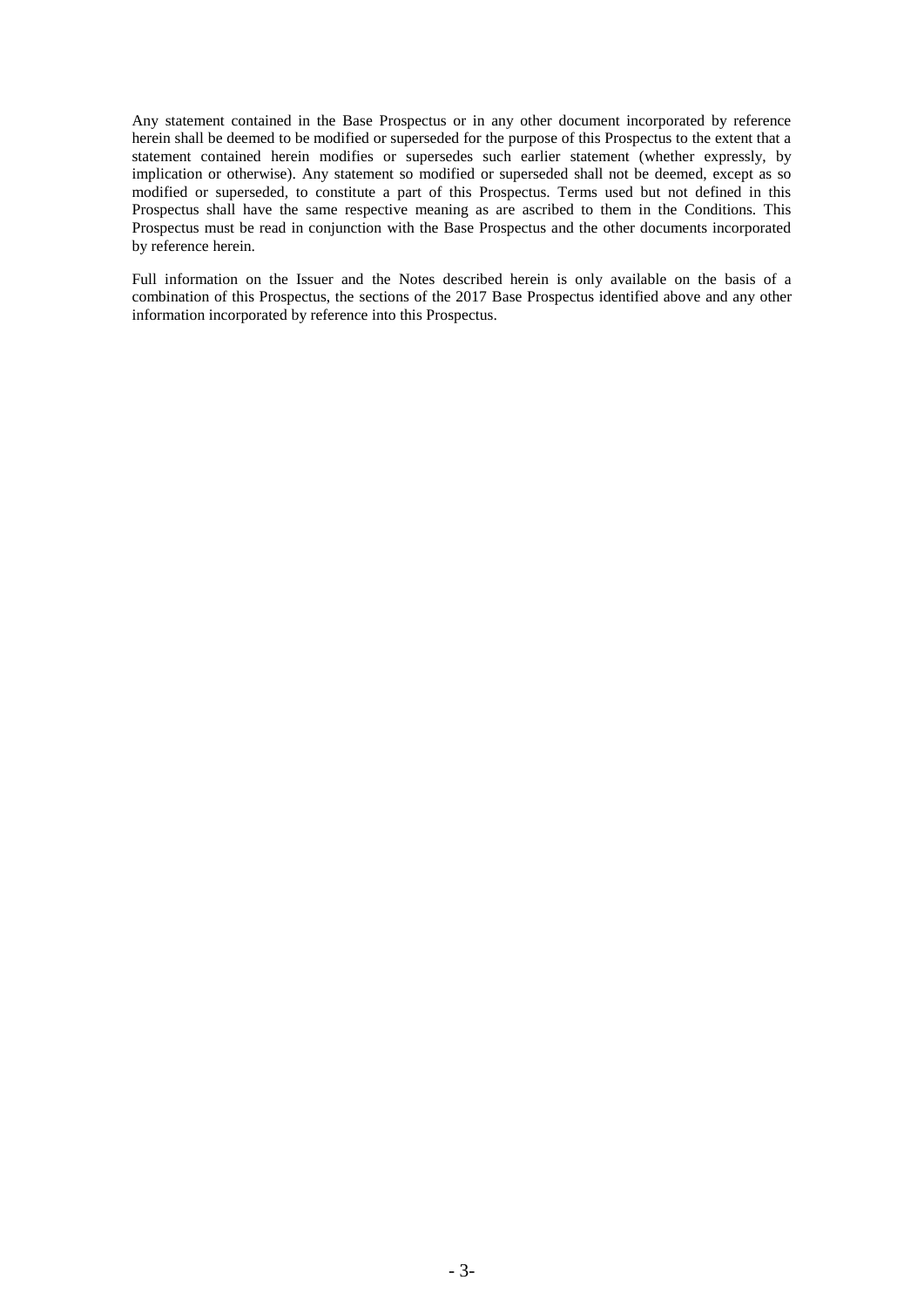#### **TERMS AND CONDITIONS OF THE NOTES**

The Conditions shall consist of the terms and conditions set out in the section entitled "*Terms and Conditions of the Notes*" on pages 31 to 68 of the 2017 Base Prospectus, as amended and supplemented in accordance with "*Annex A Terms and Conditions*" on pages 6 to 9 of Supplement Number 2 (the "**Base Conditions**"), which are incorporated by reference into this Prospectus, as amended and/or supplemented by Part A – Contractual Terms and the Schedule to the Final Terms below. References in the Conditions to Final Terms shall be deemed to refer to the terms set out below.

Terms used in this section but not otherwise defined in this section shall have the meanings given to them in the Base Conditions.

**IMPORTANT – PROHIBITION OF SALES TO EEA RETAIL INVESTORS -** The Notes are not intended from 1 January 2018, to be offered, sold or otherwise made available to and, with effect from such date, should not be offered, sold or otherwise made available to any retail investor in the European Economic Area ("**EEA**"). For these purposes, a retail investor means a person who is one (or more) of: (i) a retail client as defined in point (11) of Article 4(1) of Directive 2014/65/EU (as amended, "**MiFID II**"); or (ii) a customer within the meaning of Directive 2002/92/EC (as amended), where that customer would not qualify as a professional client as defined in point (10) of Article 4(1) of MiFID II. Consequently no key information document required by Regulation (EU) No 1286/2014 (the "**PRIIPs Regulation**") for offering or selling the Notes or otherwise making them available to retail investors in the EEA has been prepared and therefore offering or selling the Notes or otherwise making them available to any retail investor in the EEA may be unlawful under the PRIIPs Regulation.

Where interest, discount income, prepayment fee, redemption premium or break cost is derived from the Notes by any person who is not resident in Singapore and who carries on any operations in Singapore through a permanent establishment in Singapore, the tax exemption available for qualifying debt securities (subject to certain conditions) under the Income Tax Act, Chapter 134 of Singapore (the "**ITA**"), shall not apply if such person acquires the Notes using the funds and profits of such person's operations through a permanent establishment in Singapore. Any person whose interest, discount income, prepayment fee, redemption premium or break cost derived from the Notes is not exempt from tax (including for the reasons described above) shall include such income in a return of income made under the ITA.

#### **Final Terms dated 21 November 2017**

## **BARCLAYS PLC**

Issue of SGD 200,000,000 3.750 per cent. Fixed Rate Resetting Subordinated Callable Notes due 2030

under the £60,000,000,000 Debt Issuance Programme

#### **PART A – CONTRACTUAL TERMS**

| 1.  | (i)                               | Issuer:                                     | <b>Barclays PLC</b>                              |
|-----|-----------------------------------|---------------------------------------------|--------------------------------------------------|
| 2.  | (i)                               | Series Number:                              | 238                                              |
|     | (ii)                              | Tranche Number:                             | 1                                                |
|     | (iii)                             | Date on which the Notes become<br>fungible: | Not Applicable                                   |
| 3.  | Specified Currency or Currencies: |                                             | Singapore Dollar ("SGD")                         |
| 4.  |                                   | <b>Aggregate Nominal Amount:</b>            | SGD 200,000,000                                  |
| .5. | <b>Issue Price:</b>               |                                             | 100 per cent. of the Aggregate Nominal<br>Amount |
| 6.  | (i)                               | Specified Denominations:                    | SGD 250,000                                      |
|     | (ii)                              | <b>Calculation Amount:</b>                  | SGD 250,000                                      |
| 7.  | (i)                               | <b>Issue Date:</b>                          | 23 November 2017                                 |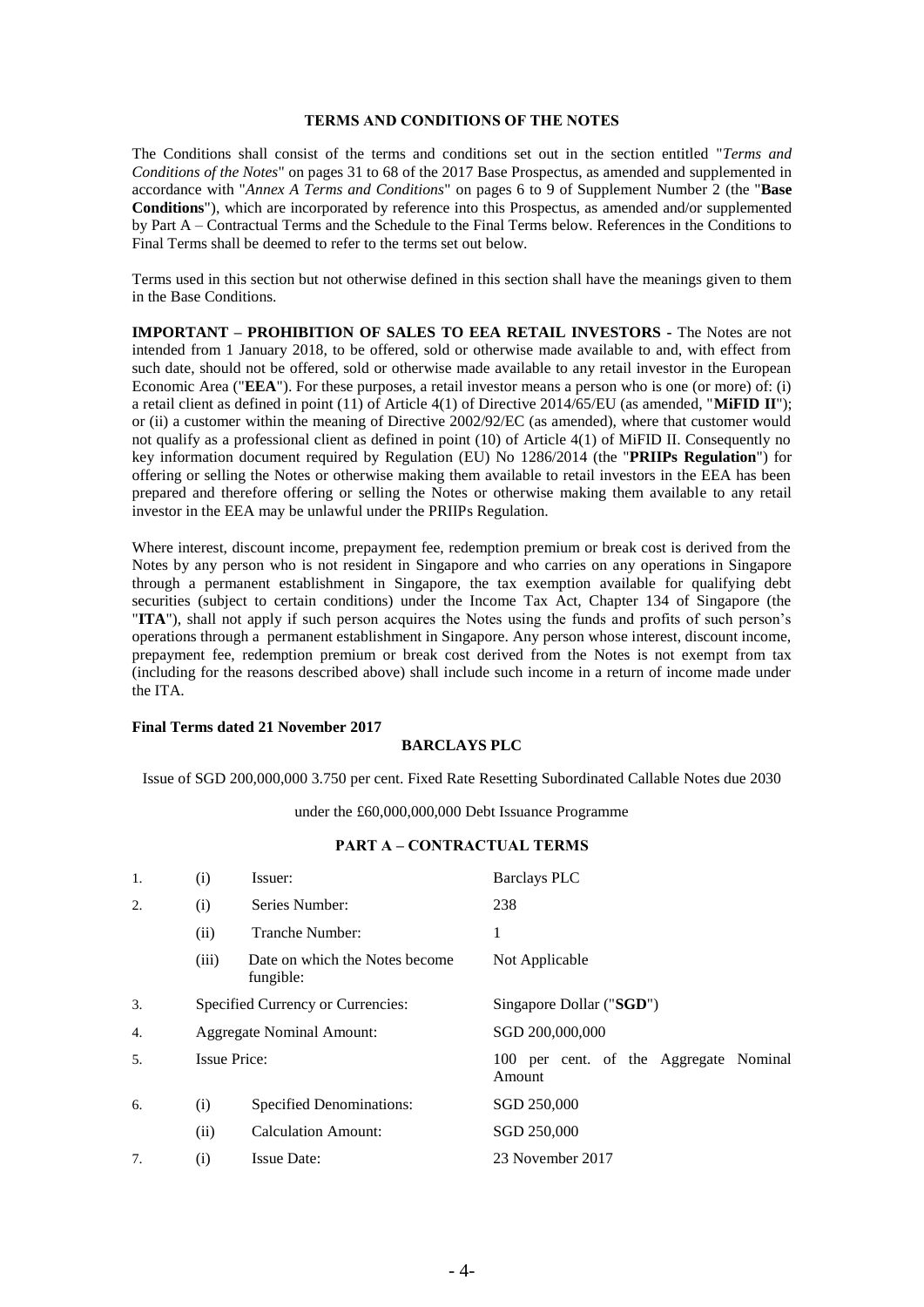|     | (ii)                                               | <b>Interest Commencement Date:</b>                                 | <b>Issue Date</b>                                                                                                                                                |
|-----|----------------------------------------------------|--------------------------------------------------------------------|------------------------------------------------------------------------------------------------------------------------------------------------------------------|
| 8.  | <b>Maturity Date:</b>                              |                                                                    | 23 May 2030                                                                                                                                                      |
| 9.  | <b>Interest Basis:</b>                             |                                                                    | <b>Reset Notes</b>                                                                                                                                               |
|     |                                                    |                                                                    | (see paragraph 16 below)                                                                                                                                         |
| 10. | Redemption/Payment Basis:                          |                                                                    | Subject to any purchase and cancellation or<br>early redemption, the Notes will be redeemed<br>on the Maturity Date at 100 per cent. of their<br>nominal amount. |
| 11. | Change of Interest or Redemption/Payment<br>Basis: |                                                                    | Not Applicable                                                                                                                                                   |
| 12. |                                                    | Put/Call Options:                                                  | <b>Issuer Call</b>                                                                                                                                               |
| 13. | (i)                                                | Status of the Notes:                                               | Tier 2 Capital Notes                                                                                                                                             |
|     | (ii)                                               | Date of approval for issuance of<br>Notes obtained:                | 21 February 2017                                                                                                                                                 |
| 14. |                                                    | Senior Notes Waiver of Set-off:                                    | Not Applicable                                                                                                                                                   |
|     |                                                    | PROVISIONS RELATING TO INTEREST (IF ANY) PAYABLE                   |                                                                                                                                                                  |
| 15. |                                                    | <b>Fixed Rate Note Provisions:</b>                                 | Not Applicable                                                                                                                                                   |
| 16. |                                                    | <b>Reset Note Provisions:</b>                                      | Applicable                                                                                                                                                       |
|     | (i)                                                | Initial Rate of Interest:                                          | 3.750 per cent. per annum payable in arrear on<br>each Interest Payment Date up to and including<br>the First Reset Date                                         |
|     | (ii)                                               | First Margin:                                                      | $+1.589$ per cent. per annum                                                                                                                                     |
|     | (iii)                                              | Subsequent Margin:                                                 | Not Applicable                                                                                                                                                   |
|     | (iv)                                               | Interest Payment Date(s):                                          | 23 May and 23 November in each year up to<br>and including the Maturity Date, commencing<br>on 23 May 2018                                                       |
|     | (v)                                                | Fixed Coupon Amount up to (but<br>excluding) the First Reset Date: | Not Applicable                                                                                                                                                   |
|     | (vi)                                               | Broken Amount(s):                                                  | Not Applicable                                                                                                                                                   |
|     | (vii)                                              | First Reset Date:                                                  | 23 May 2025                                                                                                                                                      |
|     | (viii)                                             | Subsequent Reset Date(s):                                          | Not Applicable                                                                                                                                                   |
|     | (ix)                                               | <b>Relevant Screen Page:</b>                                       | Bloomberg screen TPIS under the caption<br>"Tullett Prebon - Rates - Interest Rate Swaps -<br>Asia Pac – SGD" and the column headed "Ask"                        |
|     | (x)                                                | Mid-Swap Rate:                                                     | Single Mid-Swap Rate                                                                                                                                             |
|     | $(x_i)$                                            | Mid-Swap Maturity:                                                 | Six months                                                                                                                                                       |
|     | (xii)                                              | Reference Banks:                                                   | Not Applicable                                                                                                                                                   |
|     | (xiii)                                             | Day Count Fraction:                                                | Actual/365 (fixed)                                                                                                                                               |
|     | (xiv)                                              | <b>Reset Determination Dates:</b>                                  | The second Business Day prior to the First<br><b>Reset Date</b>                                                                                                  |
|     | $\left( xy\right)$                                 | <b>Agent Bank:</b>                                                 | The Bank of New York Mellon, London<br><b>Branch</b>                                                                                                             |
|     | (xvi)                                              | Mid-Swap Floating Leg Benchmark<br>Rate                            | <b>SGD SOR</b>                                                                                                                                                   |

17. Floating Rate Note Provisions: Not Applicable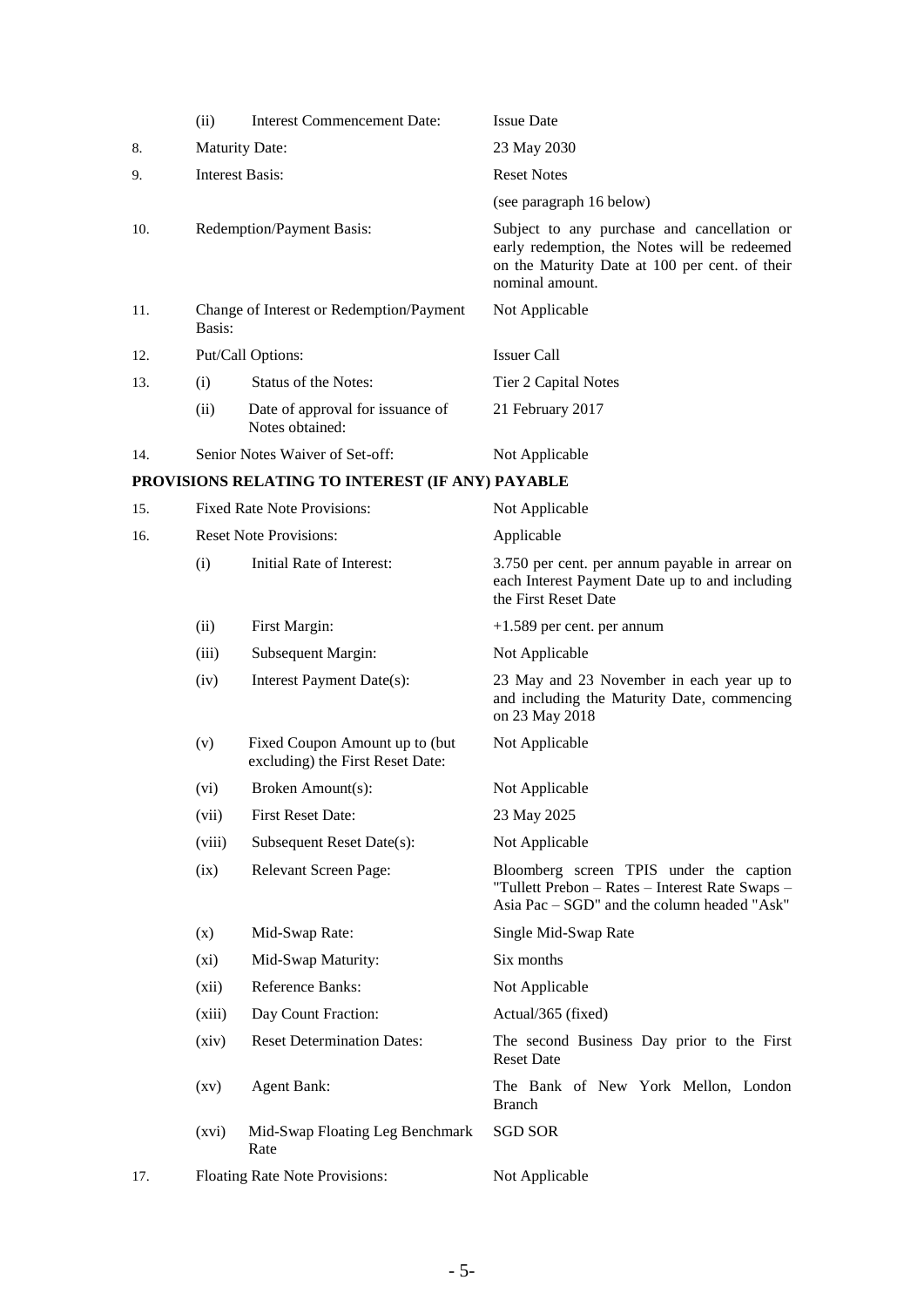| 18.                 | Zero Coupon Note Provisions:                                                                                 |         |                                                                                          | Not Applicable                                                                                                                                                                           |
|---------------------|--------------------------------------------------------------------------------------------------------------|---------|------------------------------------------------------------------------------------------|------------------------------------------------------------------------------------------------------------------------------------------------------------------------------------------|
|                     |                                                                                                              |         | PROVISIONS RELATING TO REDEMPTION                                                        |                                                                                                                                                                                          |
| Call Option:<br>19. |                                                                                                              |         | Applicable                                                                               |                                                                                                                                                                                          |
|                     | (i)<br><b>Optional Redemption Date(s)</b><br>(Call):<br><b>Optional Redemption Amount</b><br>(ii)<br>(Call): |         |                                                                                          | 23 May 2025                                                                                                                                                                              |
|                     |                                                                                                              |         |                                                                                          | SGD 250,000 per Calculation Amount                                                                                                                                                       |
|                     | (iii)                                                                                                        |         | Make Whole Redemption Price:                                                             | Not Applicable                                                                                                                                                                           |
|                     | (iv)                                                                                                         |         | Redeemable in part:                                                                      | Not Applicable                                                                                                                                                                           |
|                     |                                                                                                              | (a)     | Minimum Redemption<br>Amount:                                                            | Not Applicable                                                                                                                                                                           |
|                     |                                                                                                              | (b)     | Maximum Redemption<br>Amount:                                                            | Not Applicable                                                                                                                                                                           |
|                     | (v)                                                                                                          |         | Notice period:                                                                           | Minimum period: 30 days                                                                                                                                                                  |
|                     |                                                                                                              |         |                                                                                          | Maximum period: 60 days                                                                                                                                                                  |
|                     | (vi)                                                                                                         |         | <b>Optional Redemption Amount</b><br>(Regulatory Event):                                 | SGD 250,000 per Calculation Amount                                                                                                                                                       |
|                     | (vii)                                                                                                        |         | Early Redemption Amount (Tax)                                                            | SGD 250,000 per Calculation Amount                                                                                                                                                       |
|                     | (viii)                                                                                                       | Event): | <b>Optional Redemption Amount</b><br>(Loss Absorption Disqualification                   | Not Applicable                                                                                                                                                                           |
| 20.                 | Put Option:                                                                                                  |         |                                                                                          | Not Applicable                                                                                                                                                                           |
| 21.                 | Final Redemption Amount of each Note:                                                                        |         |                                                                                          | Subject to any purchase and cancellation or<br>early redemption, the Notes will be redeemed<br>on the Maturity Date at SGD 250,000 per<br><b>Calculation Amount</b>                      |
| 22.                 | <b>Early Termination Amount:</b>                                                                             |         |                                                                                          | Not Applicable                                                                                                                                                                           |
|                     |                                                                                                              |         | <b>GENERAL PROVISIONS APPLICABLE TO THE NOTES</b>                                        |                                                                                                                                                                                          |
| 23.                 | Form of Notes:                                                                                               |         |                                                                                          | <b>Registered Notes:</b>                                                                                                                                                                 |
|                     |                                                                                                              |         |                                                                                          | Unrestricted Global Certificate exchangeable<br>for Unrestricted Individual Certificates in the<br>limited<br>circumstances<br>described<br>in<br>the<br>Unrestricted Global Certificate |
| 24.                 | New Global Note:                                                                                             |         |                                                                                          | No                                                                                                                                                                                       |
| 25.                 |                                                                                                              |         | Additional Financial Centre(s) or other<br>special provisions relating to payment dates: | London                                                                                                                                                                                   |
| 26.                 | Talons for future Coupons to be attached to<br>Definitive Notes:                                             |         |                                                                                          | N <sub>0</sub>                                                                                                                                                                           |
| 27.                 | Spot Rate:                                                                                                   |         |                                                                                          | Not Applicable                                                                                                                                                                           |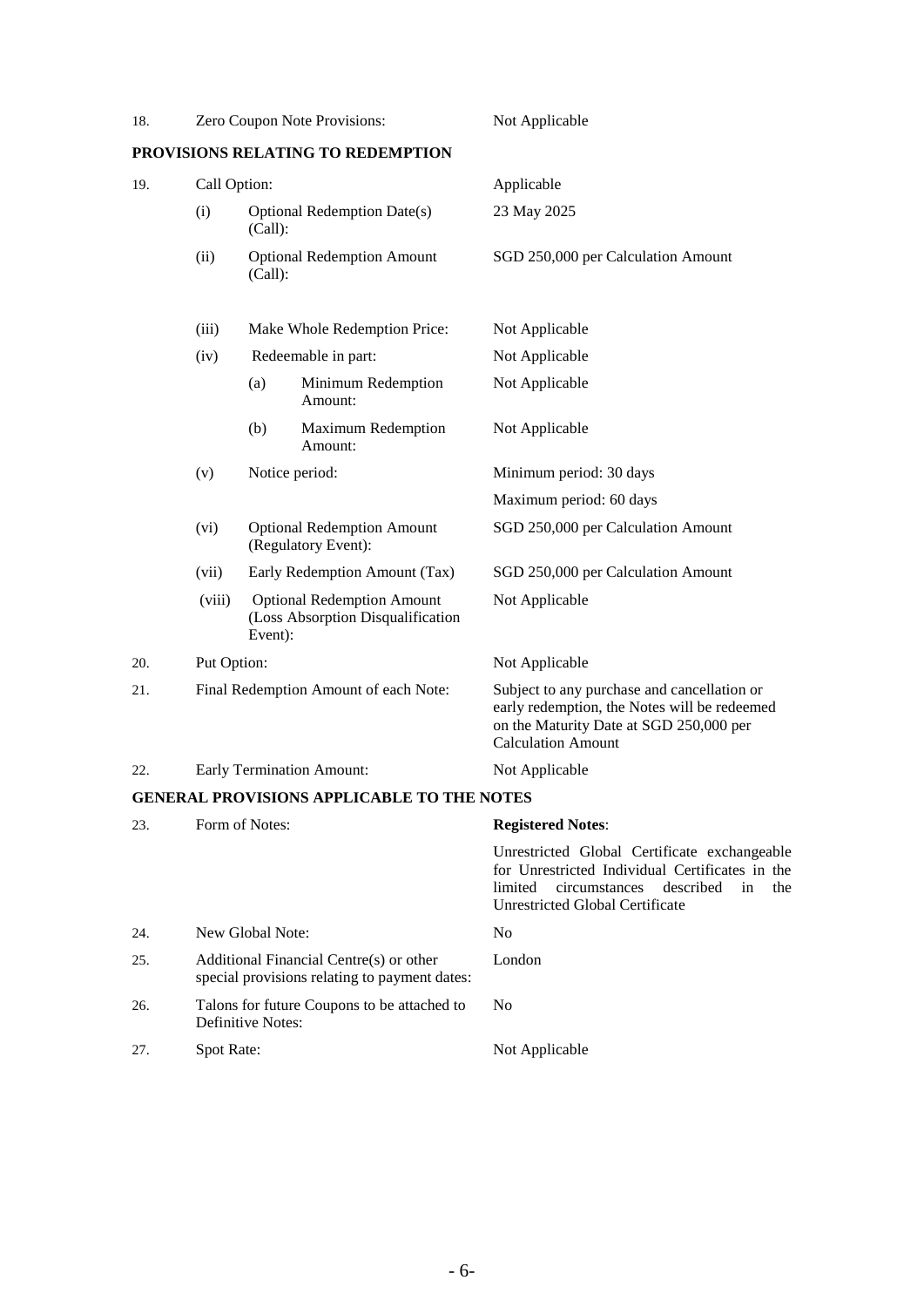|     | SIGNED on behalf of BARCLAYS PLC: |
|-----|-----------------------------------|
| By: |                                   |
|     | Duly authorised                   |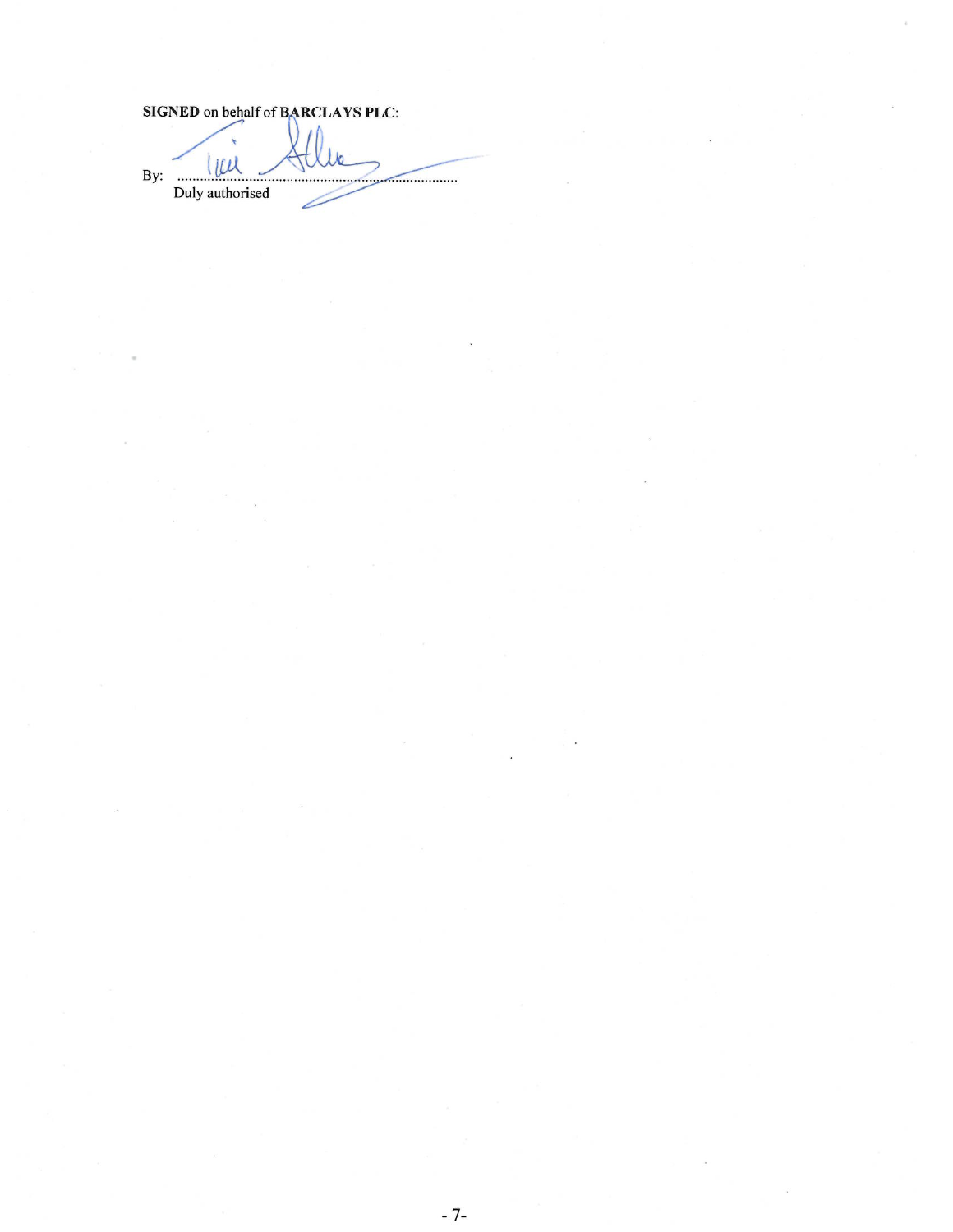## **PART B – OTHER INFORMATION**

#### 1. **LISTING**

| (i)  | Listing and admission to trading:                                             | Application is expected to be made by the Issuer<br>(or on its behalf) for the Notes to be admitted to<br>trading on the Regulated Market of the London<br>Stock Exchange with effect from on or about the<br>Issue Date. |
|------|-------------------------------------------------------------------------------|---------------------------------------------------------------------------------------------------------------------------------------------------------------------------------------------------------------------------|
| (ii) | Estimate of total expenses related to $\pounds3,600$<br>admission to trading: |                                                                                                                                                                                                                           |

#### 2. **RATINGS**

Ratings: The Notes to be issued are expected to be rated:

Moody's Investors Service Ltd. ("**Moody's**"): Baa3

Fitch Ratings Limited ("**Fitch**"): A-

Each of Moody's and Fitch is established in the European Economic Area (the "**EEA**") and is registered under Regulation (EC) No. 1060/2009 (as amended) (the "**CRA Regulation**"). As such, each of Moody's and Fitch is included in the list of credit rating agencies published by the European Securities and Markets Authority on its website in accordance with the CRA Regulation.

## 3. **INTERESTS OF NATURAL AND LEGAL PERSONS INVOLVED IN THE ISSUE**

Save as discussed in "*Subscription and Sale*", so far as the Issuer is aware, no person involved in the offer of the Notes has an interest that is material to the offer.

The Joint Lead Managers and their affiliates have engaged, and may in the future engage, in investment banking and/or commercial banking transactions with, and may perform other services for, the Issuer and its affiliates in the ordinary course of business.

## 4. **USE OF PROCEEDS**

The proceeds of the issue will be used for general corporate purposes of the Issuer and its subsidiaries and/or the Group and to strengthen further the regulatory capital base of the Issuer and/or the Group.

### 5. z**YIELD**

Indication of yield: 3.750 per cent. per annum

The indicative yield is calculated at the Issue Date on the basis of the Issue Price. It is not an indication of future yield.

# 6. **OPERATIONAL INFORMATION**

| (i)   | <b>CUSIP</b> Number | Not Applicable |
|-------|---------------------|----------------|
| (ii)  | ISIN:               | XS1722863054   |
| (iii) | Common Code:        | 172286305      |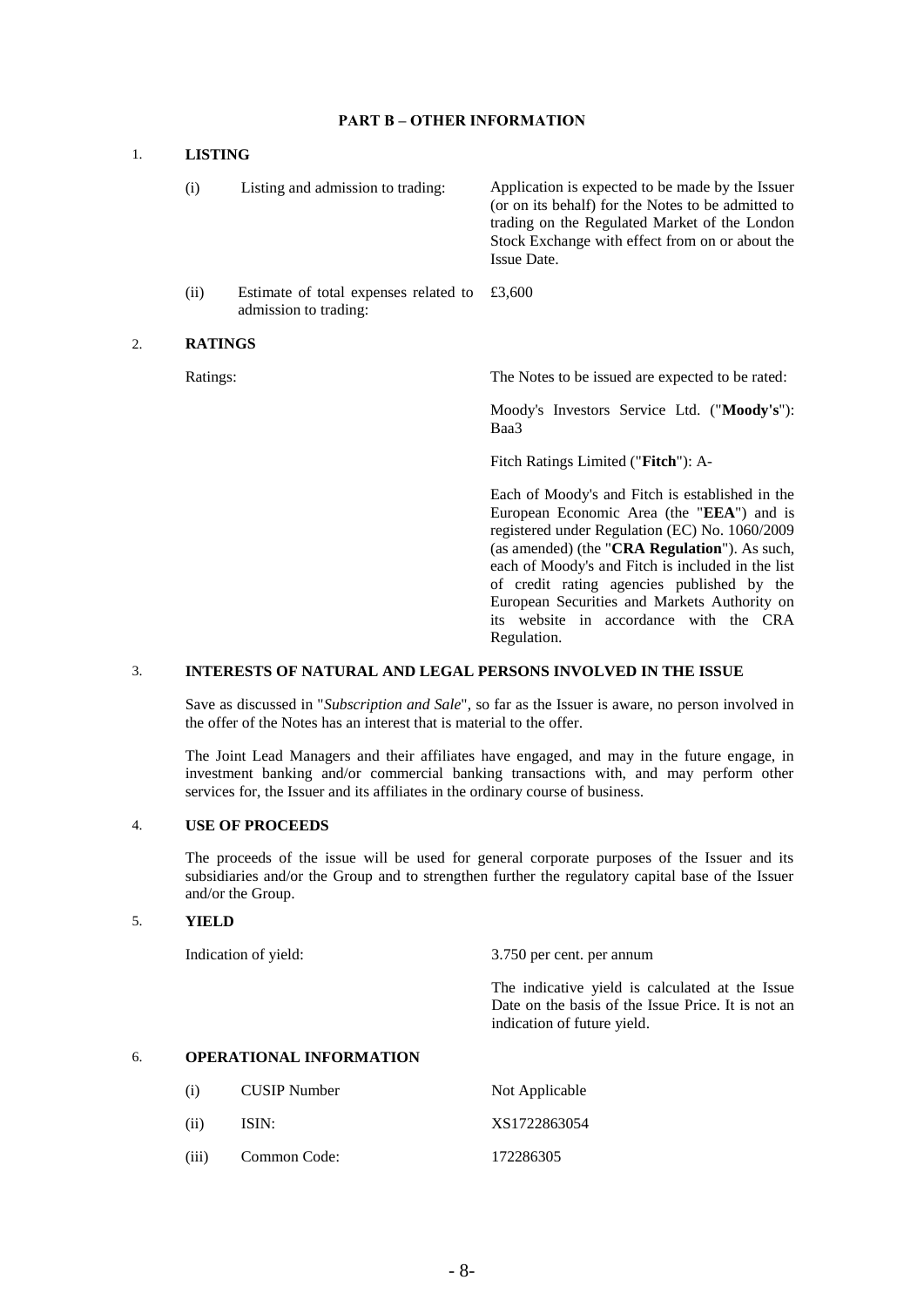|    | (iv)                | CINS Code:                                                                                                                                      | Not Applicable                                                                                                                                                                                                                                                                                                                                                                                                                                                                                                                                                                                                                                                                                                                                            |
|----|---------------------|-------------------------------------------------------------------------------------------------------------------------------------------------|-----------------------------------------------------------------------------------------------------------------------------------------------------------------------------------------------------------------------------------------------------------------------------------------------------------------------------------------------------------------------------------------------------------------------------------------------------------------------------------------------------------------------------------------------------------------------------------------------------------------------------------------------------------------------------------------------------------------------------------------------------------|
|    | (v)                 | <b>CMU</b> Instrument Number:                                                                                                                   | Not Applicable                                                                                                                                                                                                                                                                                                                                                                                                                                                                                                                                                                                                                                                                                                                                            |
|    | (vi)                | Any clearing system(s) other than<br>Euroclear, Clearstream Luxembourg,<br>DTC or the CMU Service and the<br>relevant identification number(s): | Not Applicable                                                                                                                                                                                                                                                                                                                                                                                                                                                                                                                                                                                                                                                                                                                                            |
|    | (vii)               | Delivery:                                                                                                                                       | Delivery against payment                                                                                                                                                                                                                                                                                                                                                                                                                                                                                                                                                                                                                                                                                                                                  |
|    | (viii)              | Names and addresses of additional<br>Paying Agent(s) (if any):                                                                                  | Not Applicable                                                                                                                                                                                                                                                                                                                                                                                                                                                                                                                                                                                                                                                                                                                                            |
|    | (ix)                | Intended to be held in a manner<br>which<br>would<br>allow Eurosystem<br>eligibility:                                                           | No. Whilst the designation is specified as "no"<br>at the date of these Final Terms, should the<br>Eurosystem eligibility criteria be amended in the<br>future such that the Notes are capable of<br>meeting them the Notes may then be deposited<br>with one of the ICSDs as common safekeeper,<br>and registered in the name of a nominee of one<br>of the ICSDs acting as common safekeeper.<br>Note that this does not necessarily mean that the<br>Notes will then be recognised as eligible<br>collateral for Eurosystem monetary policy and<br>intra day credit operations by the Eurosystem at<br>any time during their life. Such recognition will<br>depend upon the ECB being satisfied that<br>Eurosystem eligibility criteria have been met. |
| 7. | <b>DISTRIBUTION</b> |                                                                                                                                                 |                                                                                                                                                                                                                                                                                                                                                                                                                                                                                                                                                                                                                                                                                                                                                           |
|    | (i)                 | U.S. Selling Restrictions:                                                                                                                      | Reg. S Compliance Category 2/ TEFRA not<br>applicable                                                                                                                                                                                                                                                                                                                                                                                                                                                                                                                                                                                                                                                                                                     |
|    | (ii)                | Prohibition of Sales to EEA Retail<br>Investors:                                                                                                | Applicable                                                                                                                                                                                                                                                                                                                                                                                                                                                                                                                                                                                                                                                                                                                                                |
|    | (iii)               | Method of distribution:                                                                                                                         | Syndicated                                                                                                                                                                                                                                                                                                                                                                                                                                                                                                                                                                                                                                                                                                                                                |
|    | (iv)                | If syndicated                                                                                                                                   |                                                                                                                                                                                                                                                                                                                                                                                                                                                                                                                                                                                                                                                                                                                                                           |
|    |                     | of<br>(a)<br>Names<br>Joint<br>Lead<br>Managers:                                                                                                | Barclays Bank PLC, Singapore Branch<br>DBS Bank Ltd.<br>Oversea-Chinese Banking Corporation Limited<br><b>Standard Chartered Bank</b><br>United Overseas Bank Limited                                                                                                                                                                                                                                                                                                                                                                                                                                                                                                                                                                                     |
|    |                     | (b)<br>Stabilisation Manager(s) (if<br>any):                                                                                                    | Barclays Bank PLC, Singapore Branch                                                                                                                                                                                                                                                                                                                                                                                                                                                                                                                                                                                                                                                                                                                       |

(v) If non-syndicated, name and address of Manager: Not Applicable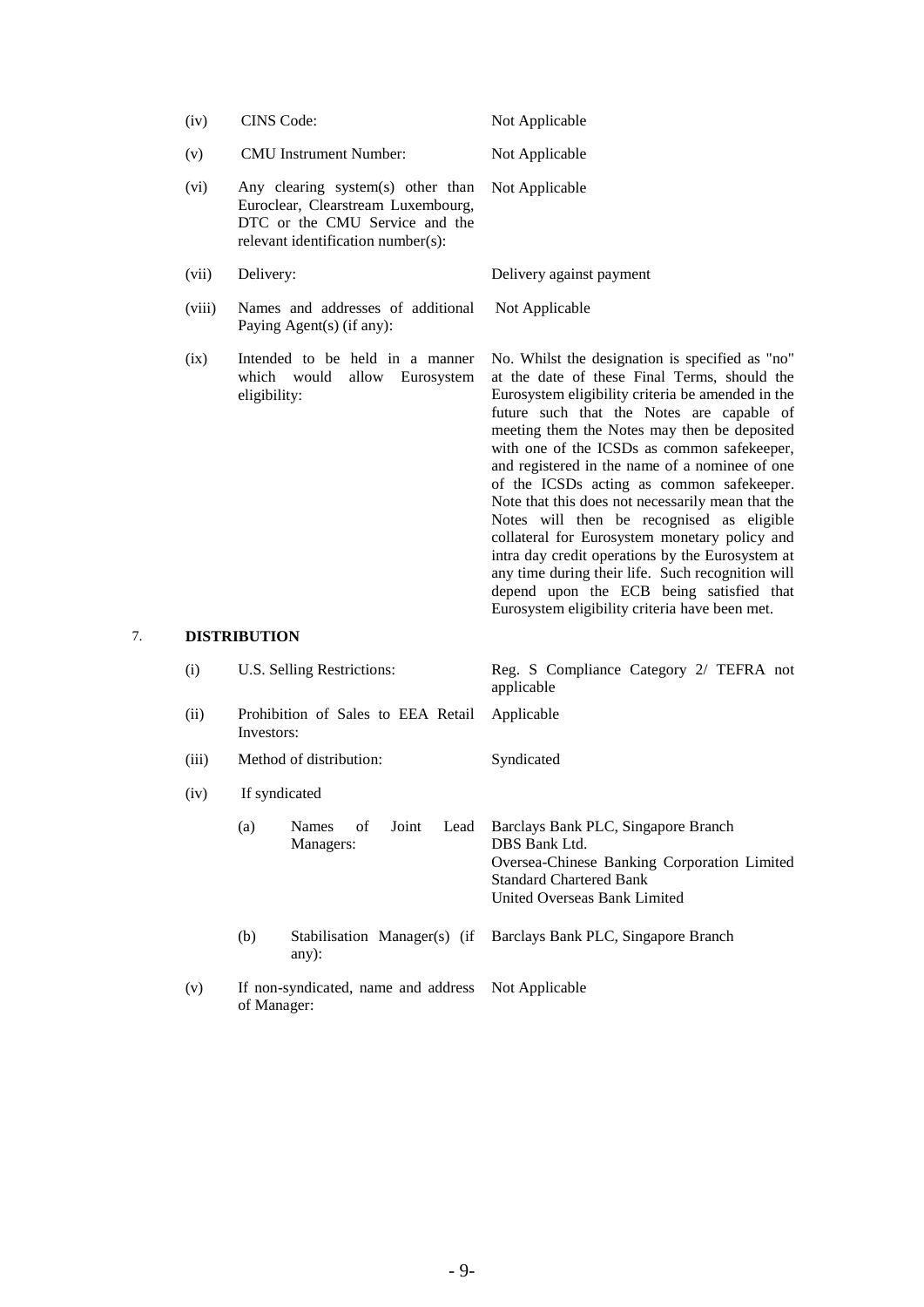## **THE SCHEDULE**

In addition, the Base Conditions shall be amended as follows:

Condition 2(a) (*Interpretation – Definitions*) shall be amended as follows:

- "**SGD SOR**" means Singapore Dollar Swap Offer Rate.
- The definition of "SIBOR" shall be deleted. All other references to "SIBOR" shall be deleted and deemed to be replaced with references to "SGD SOR", and all references thereto throughout the Base Prospectus and Conditions shall be construed accordingly.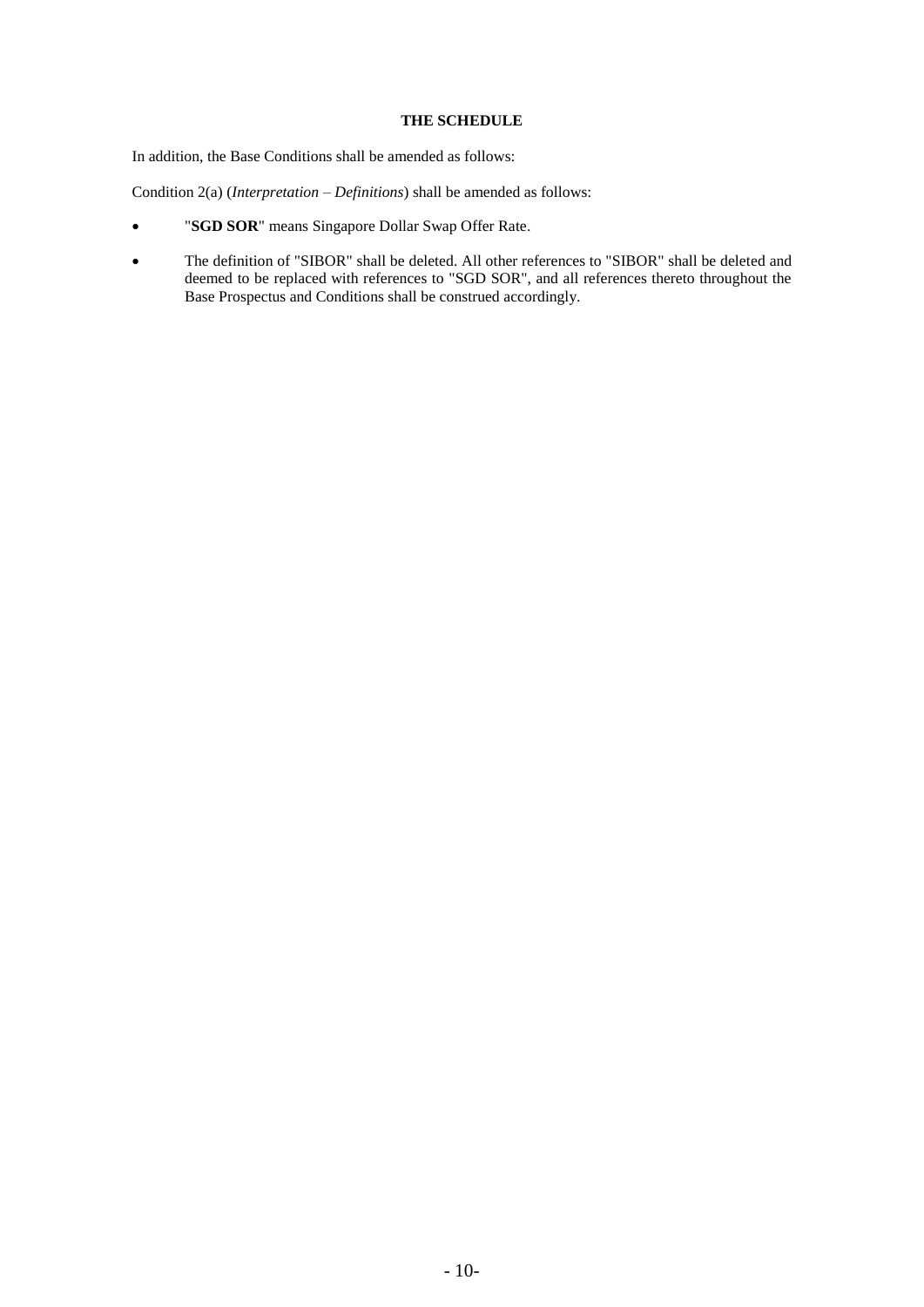### **OTHER TAX CONSIDERATIONS**

The section entitled "*Other Tax Considerations*" on page 97 of the Base Prospectus shall be incorporated into and form part of this Prospectus, as supplemented as set out below.

The section entitled "*Other Tax Considerations*" shall be supplemented to include the following subsection relating to the Notes:

*The following is a general description of certain Singapore tax considerations relating to the Notes. It does not purport to be a complete analysis of all tax considerations relating to the Notes, whether in Singapore or elsewhere. Prospective purchasers of Notes should consult their own tax advisers as to which countries' tax laws could be relevant to acquiring, holding and disposing of Notes and receiving payments of interest, principal and/or other amounts under the Notes and the consequences of such actions under the tax laws of those countries. This summary is based upon the law as in effect on the date of this Prospectus and is subject to any change in law that may take effect after such date.*

### **"Singapore Taxation**

The statements below are general in nature and are based on certain aspects of current tax laws in Singapore and administrative guidelines and circulars issued by the IRAS, the Monetary Authority of Singapore ("**MAS**") and other relevant authorities in force as at the date of this Prospectus and are subject to any changes in such laws, administrative guidelines or circulars, or the interpretation of those laws, administrative guidelines or circulars occurring after such date, which changes could be made on a retroactive basis. These laws, administrative guidelines and circulars are also subject to various interpretations and the relevant tax authorities or the courts could later disagree with the explanations or conclusions set out below. Neither these statements nor any other statements in this Prospectus are intended or are to be regarded as advice on the tax position of any holder of the Notes or of any person acquiring, selling or otherwise dealing with the Notes or on any tax implications arising from the acquisition, sale or other dealings in respect of the Notes. The statements made herein do not purport to be a comprehensive or exhaustive description of all the tax considerations that may be relevant to a decision to subscribe for, purchase, own or dispose of the Notes and do not purport to deal with the tax consequences applicable to all categories of investors, some of which (such as dealers in securities or financial institutions in Singapore which have been granted the relevant Financial Sector Incentive(s)) may be subject to special rules or tax rates. The statements should not be regarded as advice on the tax position of any person and should be treated with appropriate caution. Prospective holders and holders of the Notes are advised to consult their own professional tax advisers as to the Singapore or other tax consequences of the acquisition, ownership of or disposal of the Notes, including, in particular, the effect of any foreign, state or local tax laws to which they are subject. It is emphasised that none of the Issuer, the Arranger, the Joint Lead Managers and any other persons involved in the issuance of the Notes accepts responsibility for any tax effects or liabilities resulting from the subscription for, purchase, holding or disposal of the Notes.

### **Interest and Other Payments**

Subject to the following paragraphs, under Section 12(6) of the ITA, the following payments are deemed to be derived from Singapore:

- (a) any interest, commission, fee or any other payment in connection with any loan or indebtedness or with any arrangement, management, guarantee, or service relating to any loan or indebtedness which is (i) borne, directly or indirectly, by a person resident in Singapore or a permanent establishment in Singapore (except in respect of any business carried on outside Singapore through a permanent establishment outside Singapore or any immovable property situated outside Singapore) or (ii) deductible against any income accruing in or derived from Singapore; or
- (b) any income derived from loans where the funds provided by such loans are brought into or used in Singapore.

Such payments, where made to a person not known to the paying party to be a resident in Singapore for tax purposes, are generally subject to withholding tax in Singapore. The rate at which tax is to be withheld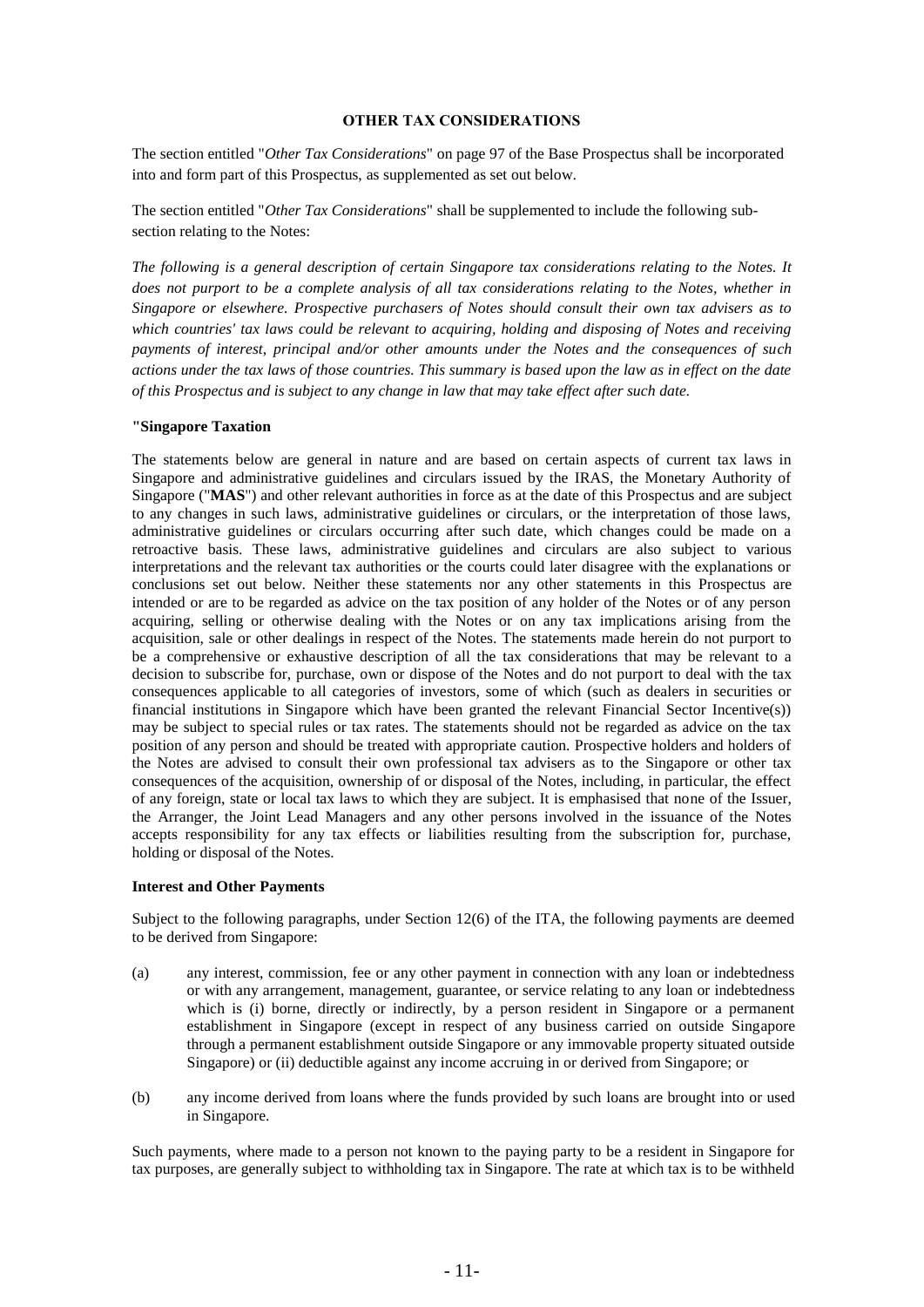for such payments (other than those subject to the 15 per cent. final withholding tax described below) to non-resident persons (other than non-resident individuals) is currently 17 per cent. The applicable rate for non-resident individuals is currently 22 per cent. However, if the payment is derived by a person not resident in Singapore otherwise than from any trade, business, profession or vocation carried on or exercised by such person in Singapore and is not effectively connected with any permanent establishment in Singapore of that person, the payment is subject to a final withholding tax of 15 per cent. The rate of 15 per cent. may be reduced by applicable tax treaties.

Certain Singapore-sourced investment income derived by individuals from financial instruments is exempt from tax, including:

- (a) interest from debt securities derived on or after 1 January 2004;
- (b) discount income (not including discount income arising from secondary trading) from debt securities derived on or after 17 February 2006; and
- (c) prepayment fee, redemption premium or break cost from debt securities derived on or after 15 February 2007,

except where such income is derived through a partnership in Singapore or is derived from the carrying on of a trade, business or profession.

In addition, as more than half of the issue of the Notes are distributed by Barclays Bank PLC, Singapore Branch, DBS Bank Ltd., Oversea-Chinese Banking Corporation Limited, Standard Chartered Bank, Singapore Branch and United Overseas Bank Limited, each of which is an Financial Sector Incentive (Capital Market) Company (as defined in the ITA), Financial Sector Incentive (Standard Tier) Company (as defined in the ITA) and/or Financial Sector Incentive (Bond Market) Company (as defined in the ITA) at such time, and the Notes are issued as debt securities prior to 31 December 2018, the Notes would be QDS for the purposes of the ITA, to which the following treatments shall apply:

- (a) subject to certain prescribed conditions having been fulfilled (including the furnishing by the Issuer, or such other person as the relevant authorities may direct, of a return on debt securities for the Notes in the prescribed format within such period as the relevant authorities may specify and such other particulars in connection with the Notes as the relevant authorities may require to MAS and such other relevant authorities as may be prescribed, and the inclusion by the Issuer in all offering documents relating to the Notes of a statement to the effect that where interest, discount income, prepayment fee, redemption premium or break cost from the Notes is derived by a person who is not resident in Singapore and who carries on any operation in Singapore through a permanent establishment in Singapore, the tax exemption for qualifying debt securities shall not apply if the non-resident person acquires the Notes using funds and profits of that person's operations through the permanent establishment in Singapore), interest, discount income (not including discount income arising from secondary trading), prepayment fee, redemption premium and break cost (collectively, the "**Qualifying Income"**) from the Notes, paid by the Issuer and derived by a holder who is not resident in Singapore and who (aa) does not have any permanent establishment in Singapore or (bb) carries on any operation in Singapore through a permanent establishment in Singapore but the funds used by that person to acquire the Notes are not obtained from such person's operation through a permanent establishment in Singapore, are exempt from Singapore tax;
- (b) subject to certain conditions having been fulfilled (including the furnishing by the Issuer, or such other person as the relevant authorities may direct, of a return on debt securities for the Notes in the prescribed format within such period as the relevant authorities may specify and such other particulars in connection with the Notes as the relevant authorities may require to the MAS and such other relevant authorities as may be prescribed), Qualifying Income from the Notes paid by the Issuer and derived by any company or body of persons (as defined in the ITA) in Singapore is subject to tax at a concessionary rate of 10 per cent. (except for holders of the relevant Financial Sector Incentive(s) who may be taxed at different rates); and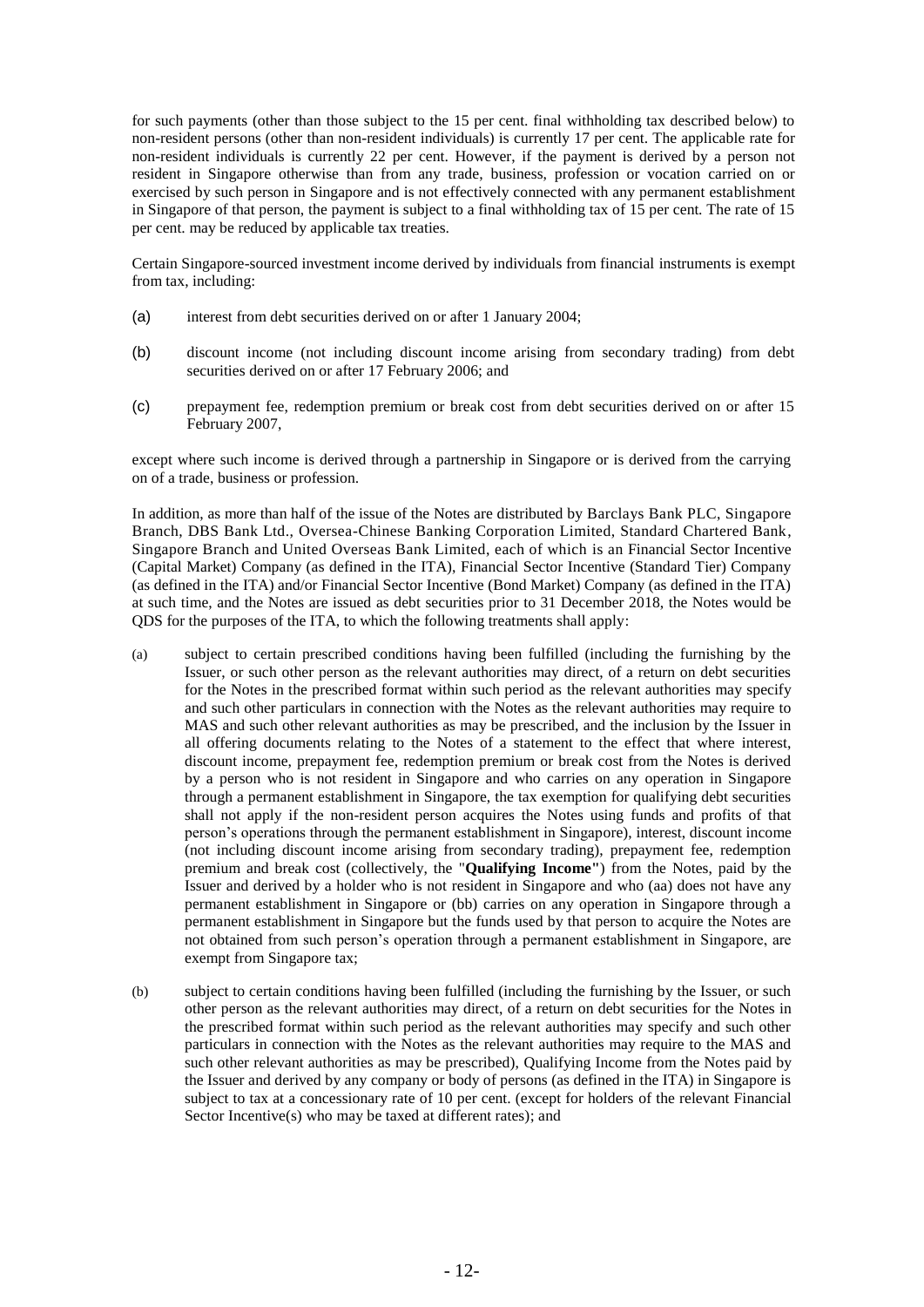- (c) subject to:
	- (aa) the Issuer including, in all offering documents relating to the Notes, a statement to the effect that any person whose interest, discount income, prepayment fee, redemption premium or break cost derived from the Notes is not exempt from tax shall include such income in a return of income made under the ITA; and
	- (bb) the furnishing by the Issuer, or such other person as the relevant authorities may direct, of a return on debt securities for the Notes in the prescribed format within such period as the relevant authorities may specify and such other particulars in connection with the Notes as the relevant authorities may require to MAS and such other relevant authorities as may be prescribed,

payments of Qualifying Income derived from the Notes are not subject to withholding of tax by the Issuer.

Notwithstanding the foregoing:

- (a) if during the primary launch of the Notes, the Notes are issued to fewer than four persons and 50 per cent. or more of the issue of the Notes are beneficially held or funded, directly or indirectly, by related parties of the Issuer, the Notes would not qualify as QDS; and
- (b) even though the Notes are QDS, if 50 per cent. or more of the issue of the Notes which are outstanding at any time during the life of their issue is beneficially held or funded, directly or indirectly, by any related party(ies) of the Issuer, Qualifying Income derived from the Notes held by:
	- (i) any related party(ies) of the Issuer; or
	- (ii) any other person where the funds used by such person to acquire the Notes are obtained, directly or indirectly, from any related party(ies) of the Issuer,

shall not be eligible for the tax exemption or concessionary rate of tax as described above.

The term "**related party**", in relation to a person, means any other person who, directly or indirectly, controls that person, or is controlled, directly or indirectly, by that person, or where he and that other person, directly or indirectly, are under the control of a common person.

The terms "**prepayment fee**", "**redemption premium**" and "**break cost**" are defined in the ITA as follows:

"**prepayment fee**", in relation to debt securities and qualifying debt securities, means any fee payable by the issuer of the securities on the early redemption of the securities, the amount of which is determined by the terms of the issuance of the securities;

"**redemption premium**", in relation to debt securities and qualifying debt securities, means any premium payable by the issuer of the securities on the redemption of the securities upon their maturity; and

"**break cost**", in relation to debt securities and qualifying debt securities, means any fee payable by the issuer of the securities on the early redemption of the securities, the amount of which is determined by any loss or liability incurred by the holder of the securities in connection with such redemption.

References to "prepayment fee", "redemption premium" and "break cost" in this Singapore tax disclosure have the same meaning as defined in the ITA.

All foreign-sourced income received in Singapore on or after 1 January 2004 by Singapore tax-resident individuals will be exempt from income tax, provided such foreign-sourced income is not received through a partnership in Singapore.

Where interest, discount income, prepayment fee, redemption premium or break cost (i.e. the Qualifying Income) is derived from the Notes by any person who is not resident in Singapore and who carries on any operations in Singapore through a permanent establishment in Singapore, the tax exemption available for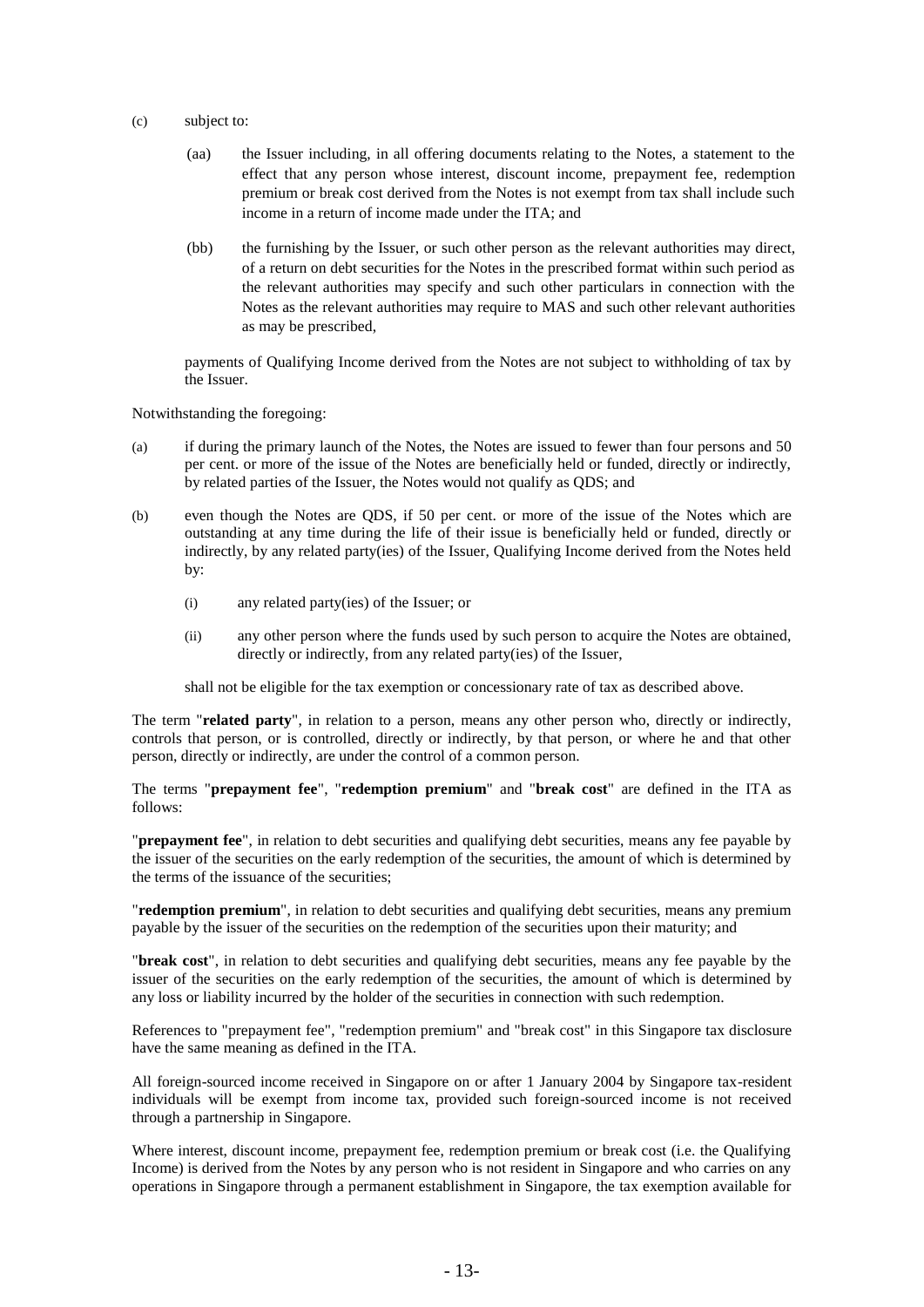QDS under the ITA shall not apply if such person acquires such Notes using the funds and profits of such person's operations through a permanent establishment in Singapore. Any person whose interest, discount income, prepayment fee, redemption premium or break cost (i.e. the Qualifying Income) derived from the Notes is not exempt from tax is required to include such income in a return of income made under the ITA.

## **Capital Gains**

Any gains considered to be in the nature of capital made from the sale of the Notes will not be taxable in Singapore. However, any gains derived by any person from the sale of the Notes which are gains from any trade, business, profession or vocation carried on by that person, if accruing in or derived from Singapore, may be taxable as such gains are considered revenue in nature.

Noteholders who apply or are required to apply Singapore Financial Reporting Standard 39 – Financial Instruments: Recognition and Measurement ("**FRS 39**") may, for Singapore income tax purposes, be required to recognize gains or losses (not being gains or losses in the nature of capital) on the Notes, irrespective of disposal. Please see the section below on "Adoption of FRS 39 Treatment for Singapore Income Tax Purposes".

## **Adoption of FRS 39 Treatment for Singapore Income Tax Purposes**

The IRAS has issued a circular entitled "Income Tax Implications Arising from the Adoption of FRS 39- Financial Instruments: Recognition and Measurement" (the "**FRS 39 Circular**"). Legislative amendments to give effect to the FRS 39 Circular have been enacted in Section 34A of the ITA.

The FRS 39 Circular and Section 34A of the ITA generally apply, subject to certain "opt-out" provisions, to taxpayers who are required to comply with FRS 39 for financial reporting purposes.

Noteholders and prospective Noteholders who may be subject to the tax treatment under the FRS 39 Circular and Section 34A of the ITA should consult their own accounting and tax advisers regarding the Singapore income tax consequences of their acquisition, holding or disposal of the Notes.

The Accounting Standards Council has issued a new financial reporting standard for financial instruments, FRS 109 – Financial Instruments which will become mandatorily effective for annual periods beginning on or after 1 January 2018. It is at present unclear whether, and to what extent, the replacement of FRS 39 by FRS 109 will affect the tax treatment of financial instruments which currently follows FRS 39. Noteholders and prospective Noteholders should consult their own accounting and tax advisers on the proposed tax treatment to understand the implications and consequences that may be applicable to them.

## **Estate Duty**

Singapore estate duty has been abolished with respect to all deaths occurring on or after 15 February 2008."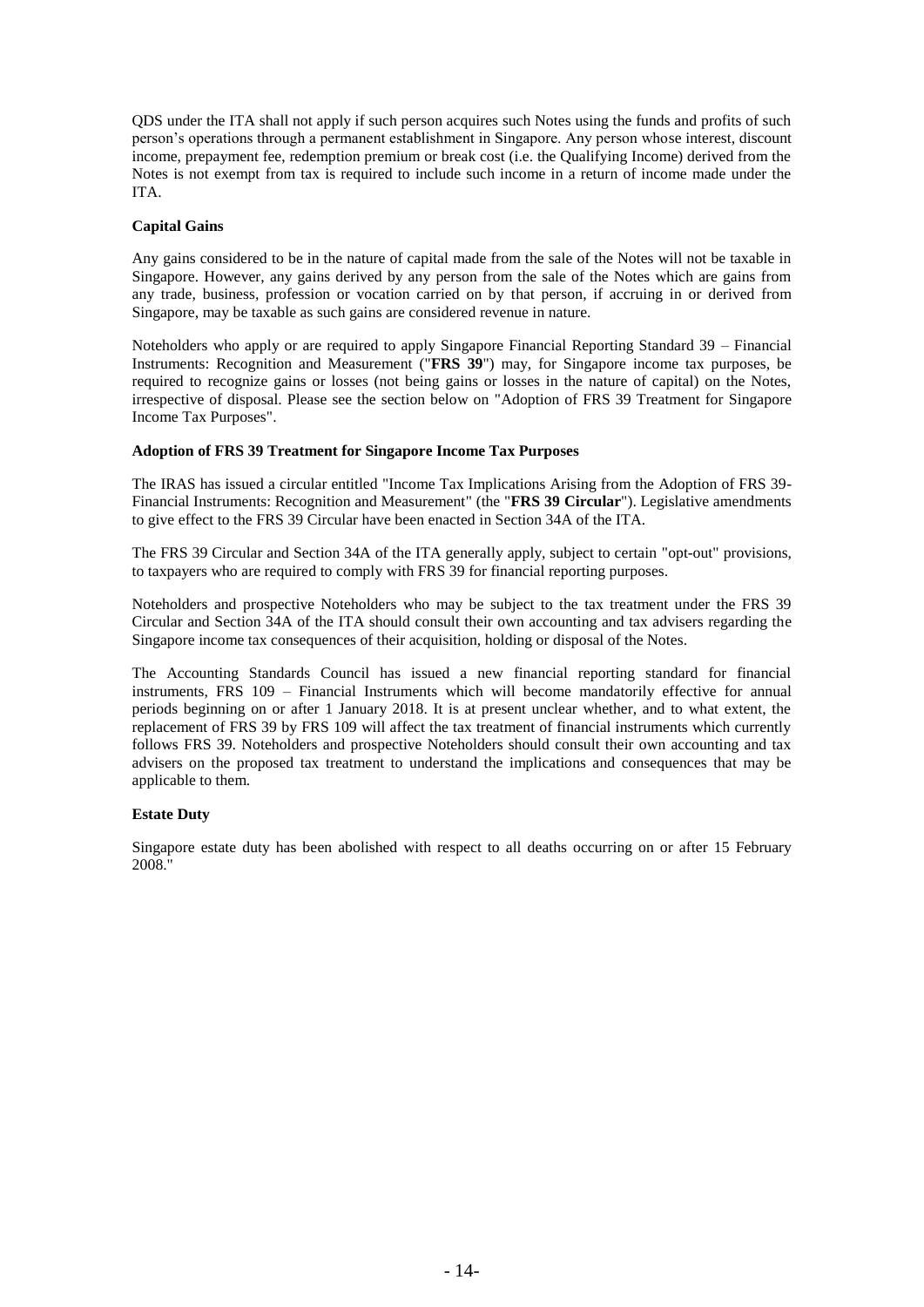#### **SUBSCRIPTION AND SALE**

The section entitled "*Subscription and Sale*" on pages 98 to 103 of the Base Prospectus shall be incorporated into and form part of this Prospectus, as supplemented as set out below.

The section entitled "*Subscription and Sale*" shall be supplemented to include the following sub-sections relating to the Notes:

#### **Australia**

No prospectus or other disclosure document (as defined in the Corporations Act 2001 of Australia (the "**Corporations Act**")) in relation to the Notes has been, or will be, lodged with, or registered by, the Australian Securities and Investments Commission ("**ASIC**") or any other regulatory authority in Australia. Each Joint Lead Manager has represented and agreed that it:

- (a) has not (directly or indirectly) offered or invited applications, and will not offer or invite applications, for the issue, sale or purchase of, any Notes in, to or from Australia (including an offer or invitation which is received by a person in Australia); and
- (b) has not distributed or published, and will not distribute or publish, any information memorandum, prospectus or any other offering material or advertisement relating to the Notes in Australia,

unless:

- (i) the aggregate consideration payable by each offeree or invitee is at least AUD 500,000 (or its equivalent in an alternative currency and, in either case, disregarding moneys lent by the offeror or its associates) or the offer or invitation otherwise does not require disclosure to investors in accordance with Part 6D.2 or Part 7.9 of the Corporations Act and complies with the terms of any authority granted under the Banking Act of 1959 of Australia;
- (ii) the offer or invitation is not made to a person who is a "retail client" within the meaning of section 761G of the Corporations Act;
- (iii) such action complies with all applicable laws, regulations and directives (including without limitation, the licensing requirements set out in Chapter 7 of the Australian Corporations Act); and
- (iv) such action does not require any document to be lodged with ASIC or any other regulatory authority in Australia.

This Prospectus is not, and under no circumstances is to be construed as, an advertisement or public offering of any Notes in Australia.

## **Singapore**

Each Joint Lead Manager has acknowledged that this Prospectus has not been registered as a prospectus with the Monetary Authority of Singapore (the "**MAS**"). Accordingly, each Joint Lead Manager has represented, warranted and agreed *that* it has not offered or sold any Notes or caused the Notes to be made the subject of an invitation for subscription or purchase and will not offer or sell any Notes or cause the Notes to be made the subject of an invitation for subscription or purchase, and has not circulated or distributed, nor will it circulate or distribute, this Prospectus or any other document or material in connection with the offer or sale, or invitation for subscription or purchase, of the Notes, whether directly or indirectly, to any person in Singapore other than (i) to an institutional investor (as defined in Section 4A of the Securities and Futures Act (Chapter 289 of Singapore) (the "**SFA**")) pursuant to Section 274 of the SFA, (ii) to a relevant person (as defined in Section  $275(2)$  of the SFA) pursuant to Section 275(1) of the SFA, or any person pursuant to Section 275(1A) of the SFA, and in accordance with the conditions specified in Section 275 of the SFA, or (iii) otherwise pursuant to, and in accordance with the conditions of, any other applicable provision of the SFA.

Where the Notes are subscribed or purchased under Section 275 of the SFA by a relevant person which is: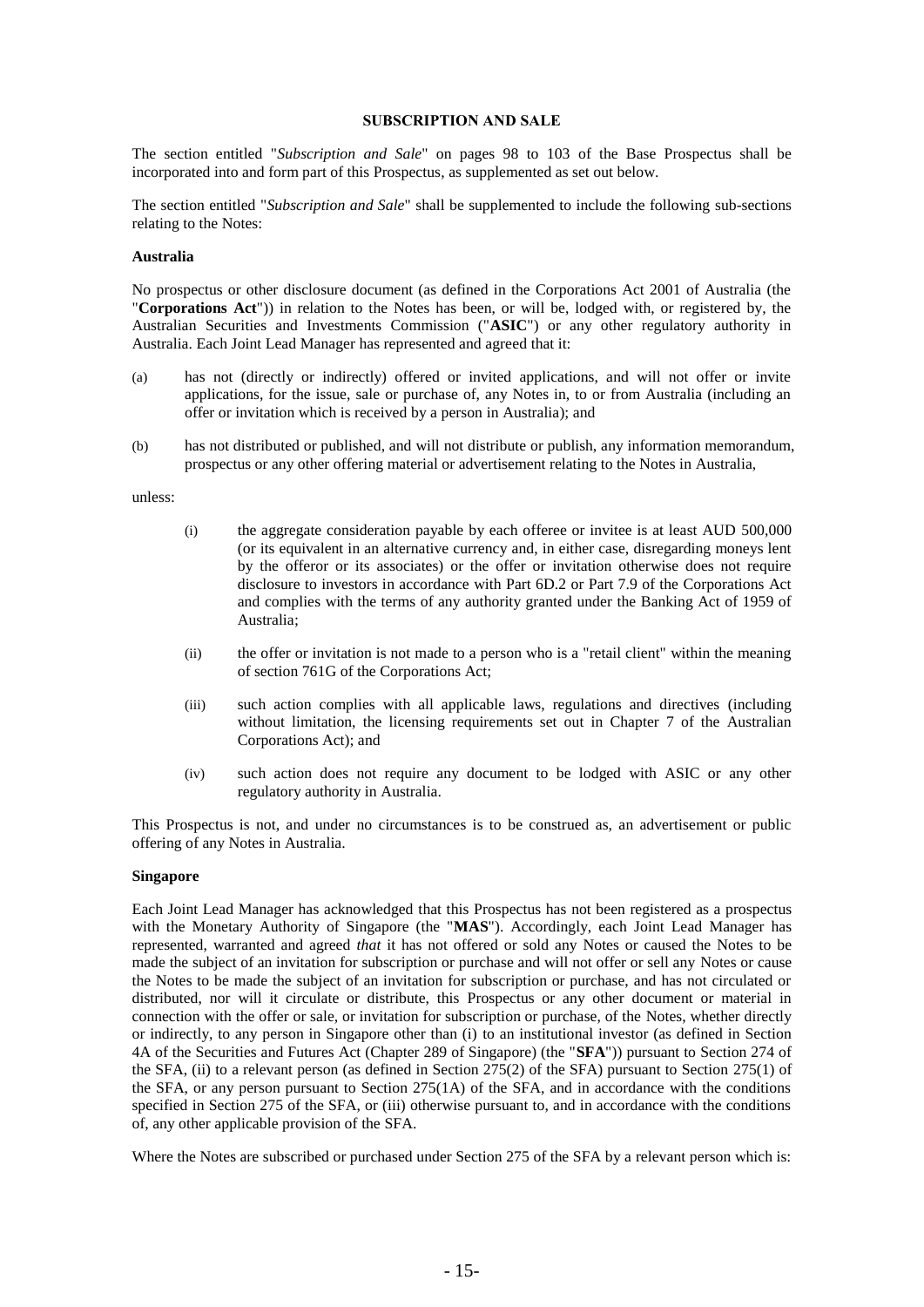- (a) a corporation (which is not an accredited investor (as defined in Section 4A of the SFA)) the sole business of which is to hold investments and the entire share capital of which is owned by one or more individuals, each of whom is an accredited investor; or
- (b) a trust (where the trustee is not an accredited investor) whose sole purpose is to hold investments and each beneficiary of the trust is an individual who is an accredited investor,

securities (as defined in Section 239(1) of the SFA) of that corporation or the beneficiaries' rights and interest (howsoever described) in that trust shall not be transferred within six months after that corporation or that trust has acquired the Notes pursuant to an offer made under Section 275 of the SFA except:

- (1) to an institutional investor or to a relevant person defined in Section 275(2) of the SFA, or to any person arising from an offer referred to in Section 275(1A) or Section 276(4)(i)(B) of the SFA;
- (2) where no consideration is or will be given for the transfer;
- (3) where the transfer is by operation of law;
- (4) as specified in Section 276(7) of the SFA; or
- (5) as specified in Regulation 32 of the Securities and Futures (Offers of Investments) (Shares and Debentures) Regulations 2005 of Singapore.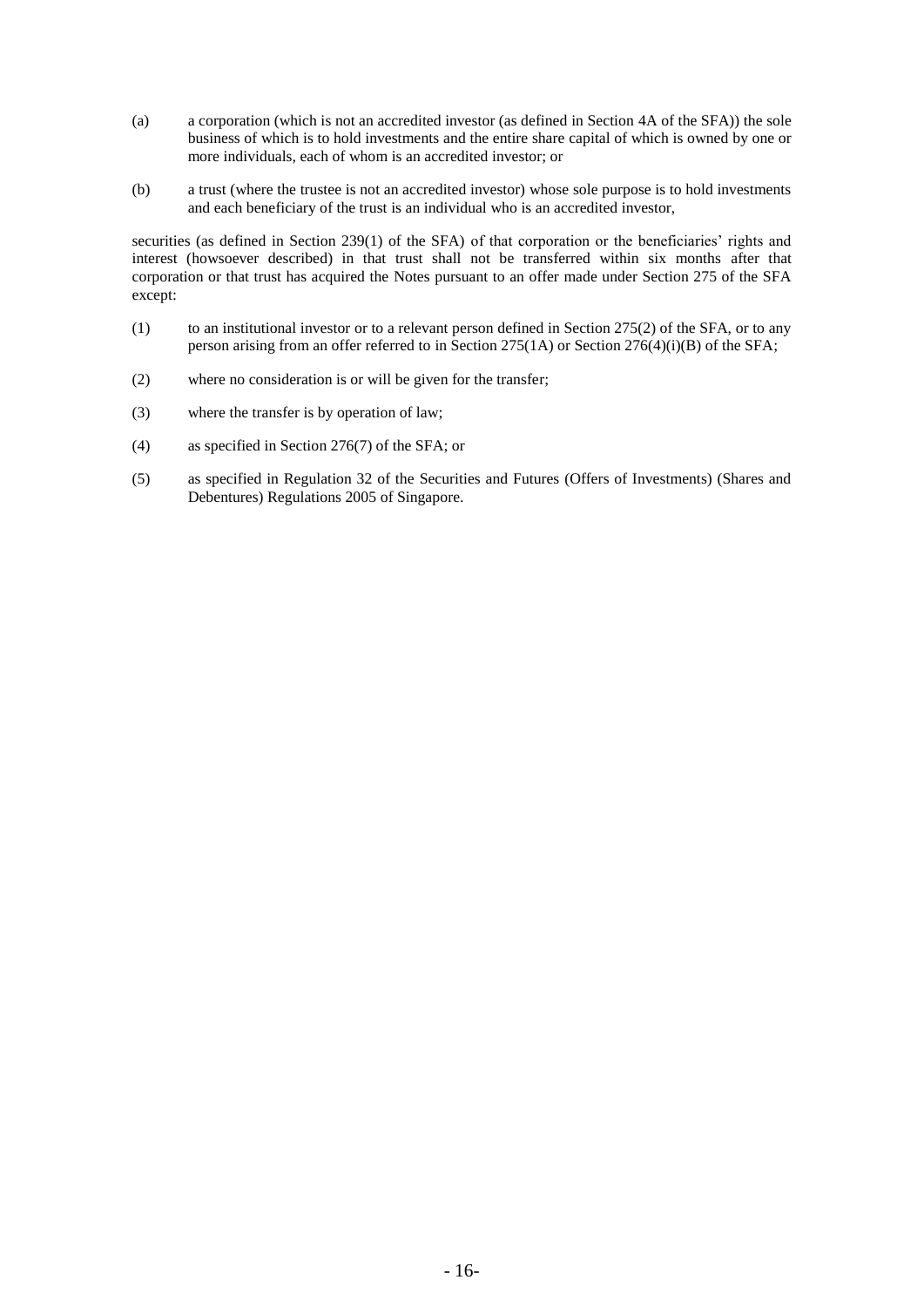## **GENERAL INFORMATION**

### **Authorisation**

1. The establishment of the Programme was authorised by resolutions of a duly constituted Committee of the Board of Directors of the Bank on 21 September 1995. The renewal of the Programme on 28 February 2017 and the issue of the Notes was duly authorised by the Group Finance Director for each of the Issuer and the Bank on 21 February 2017.

## **Listing and Trading**

2. The price of the Notes on the price list of the London Stock Exchange will be expressed as a percentage of their principal amount (exclusive of accrued interest, if any). The Notes are intended to be admitted to trading on the Market and will be so admitted to trading upon submission to the London Stock Exchange of this Prospectus and any other information required by the London Stock Exchange, subject to the issue of the Unrestricted Global Certificate representing the Notes. If the Unrestricted Global Certificate is not issued, the issue of the Notes may be cancelled. Prior to admission to trading, dealings in the Notes will be permitted by the London Stock Exchange in accordance with its rules. Transactions will normally be effected for delivery on the third working day after the day of the transaction.

### **Legal Proceedings**

- 3. For a description of the governmental, legal or arbitration proceedings that the Issuer, the Bank and the Group face, see (i) Note 13 (Provisions) and Note 19 (Legal, competition and regulatory matters) to the consolidated financial statements of the Issuer on page 70 and pages 74 to 85, respectively, of the Interim Results Announcement; and (ii) the section entitled "Group Finance Director's Review – Other Matters" on page 4 of the Q3 2017 Results Announcement.
- 4. Save as disclosed in paragraph 3 above, there are no governmental, legal or arbitration proceedings (including any such proceedings which are pending or threatened of which the Issuer is aware), which may have or have had during the 12 months preceding the date of this Prospectus, a significant effect on the financial position or profitability of the Issuer and/or the Group.

#### **Significant/Material Change**

5. There has been no material adverse change in the prospects of the Issuer or the Group since 31 December 2016, nor any significant change in the financial or trading position of the Issuer or the Group since 30 September 2017.

## **Auditors**

- 6. The annual consolidated accounts of the Issuer for the two years ended 31 December 2016 and 31 December 2015 have been audited without qualification by PricewaterhouseCoopers LLP, chartered accountants and registered auditors (a member of the Institute of Chartered Accountants in England and Wales), of 1 Embankment Place, London WC2N 6RH, United Kingdom.
- 7. In July 2015 following a formal audit tender, the Group announced that it had appointed KPMG LLP ("**KPMG**"), of 15 Canada Square, London E14 5GL, United Kingdom, as external auditor with effect from the 2017 financial year. The shareholders of the Issuer appointed KPMG as auditor, at the 2017 Annual General Meeting of the Issuer held on 10 May 2017.

## **Documents on Display**

8. Copies of the following documents may be inspected during normal business hours at Barclays Treasury, 1 Churchill Place, London E14 5HP United Kingdom and at the specified office of the Principal Paying Agent, at One Canada Square, London, E14 5AL, United Kingdom for 12 months from the date of this Prospectus. In the case of (b) and (e) to (k), these documents shall also be available in electronic form at [www.barclays.com/InvestorRelations](http://www.barclays.com/InvestorRelations) or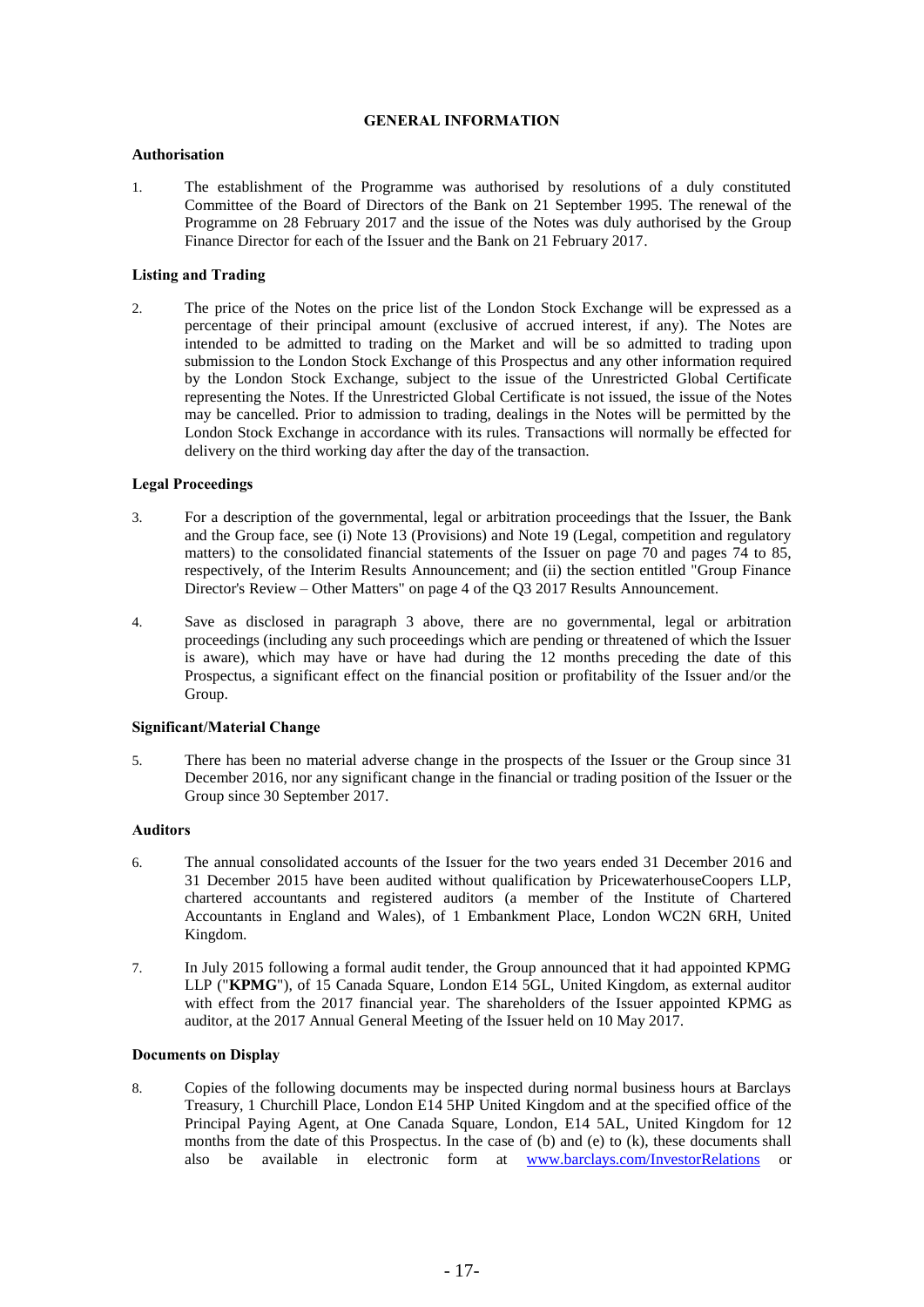[http://www.sec.gov/cgi-bin/browse](http://www.sec.gov/cgi-bin/browse-edgar?company=barclays+plc&owner=exclude&action=getcompany)[edgar?company=barclays+plc&owner=exclude&action=getcompany:](http://www.sec.gov/cgi-bin/browse-edgar?company=barclays+plc&owner=exclude&action=getcompany)

- (a) the Articles of Association of the Issuer;
- (b) the Joint Annual Report;
- (c) the Trust Deed (which contains the forms of Notes in global and definitive form);
- (d) the Agency Agreement;
- (e) the Base Prospectus;
- (f) the Interim Results Announcement;
- (g) Q3 2017 Results Announcement;
- (h) Structural Reform Announcement;
- (i) Supplement Number 1;
- (j) Supplement Number 2;
- (k) Supplement Number 3; and
- (l) any other supplementary prospectus published since the Base Prospectus was published and any documents incorporated therein by reference.

## **Clearing of the Notes**

9. The Notes may be accepted for clearance through the Clearstream, Luxembourg and Euroclear systems (which are entities in charge of keeping the records). The Common Code and International Securities Identification Number for the Notes are 172286305 and XS1722863054 respectively.

The address of Euroclear is 1 Boulevard du Roi Albert II, B-1210 Brussels, Belgium and the address of Clearstream, Luxembourg is 42, Avenue J.F. Kennedy, L-1855 Luxembourg.

The price and the amount of Notes will be determined by the Issuer and the Joint Lead Managers at the time of issue in accordance with prevailing market conditions. The Issuer does not intend to provide any post-issuance information in relation to the Notes.